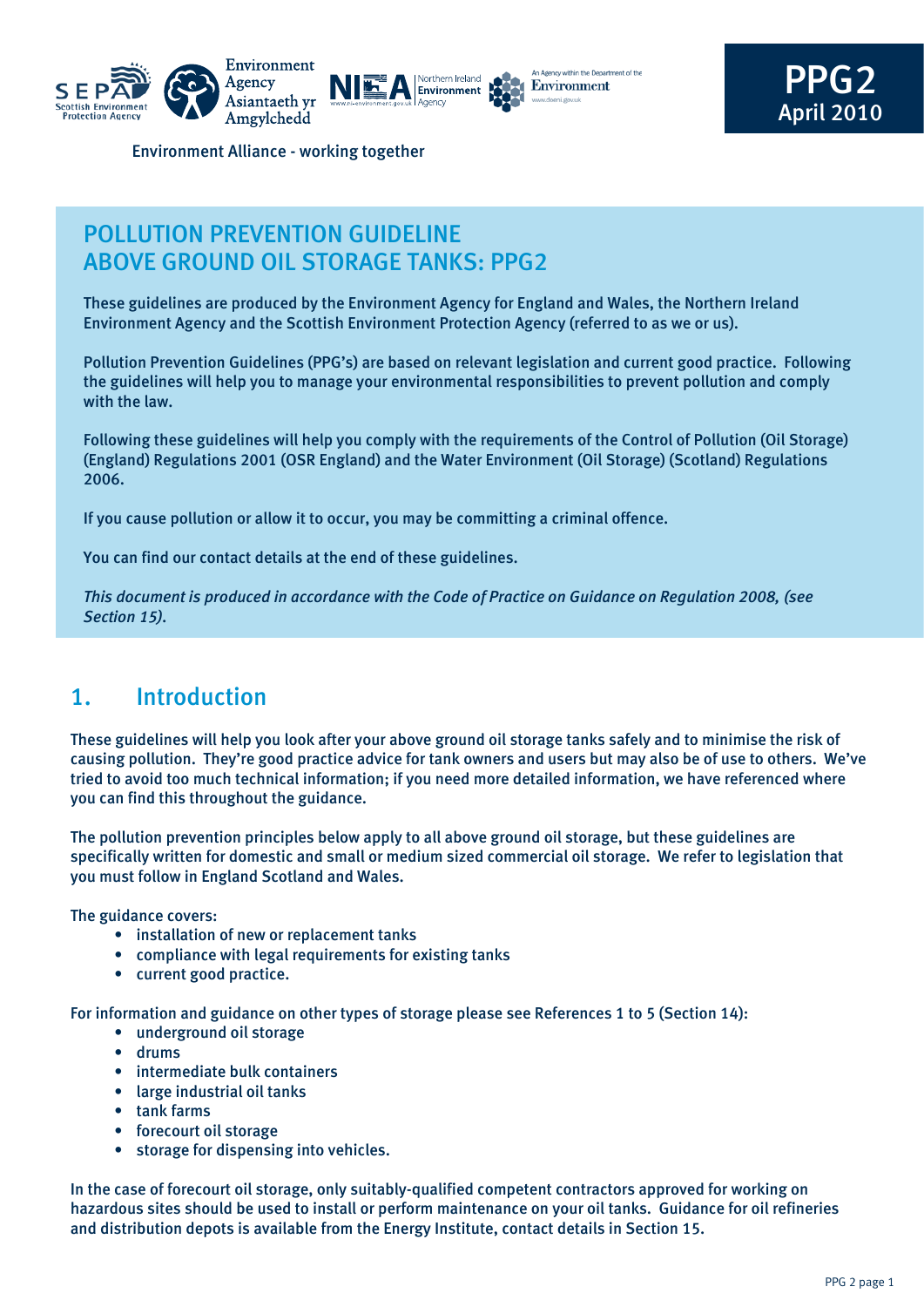## 2. Background

Oil is among the most common pollutants in the UK. Cleaning up oil spills can be difficult and expensive. Dealing with a spill will cause you and maybe your neighbours a great deal of inconvenience. Make sure you have insurance cover, not just to replace the lost oil. Your policy should include:

- environmental clean up for accidental oil loss;
- a high enough liability limit to cover you if neighbouring land and/or boreholes are affected;
- the costs of cleaning up oil on your own property.

By following these guidelines you will reduce the risk of pollution caused by the poor storage of oil in above ground tank installations, poorly maintained tanks and unsuitable filling practices.

## 3. Legal background

In England and Wales, it is against the law to cause water pollution and there are specific regulations that may apply to your oil storage tank. Non compliance with these regulations is an offence and may result in enforcement action being taken against you.

In Scotland, the storage of oil is regulated by the Water Environment (Oil Storage) (Scotland) Regulations 2006, (OSR Scotland), as detailed below. Where oil storage results in pollution of the water environment, this may constitute an offence under the Water Environment (Controlled Activities) (Scotland) Regulations 2005, as amended. Non compliance with these regulations may result in enforcement action being taken against you.

## a) Control of Pollution (Oil Storage) Regulations

In England, above ground oil storage is regulated by the Control of Pollution (Oil Storage) (England) Regulations 2001, (OSR England). Oils covered by these regulations include petrol, diesel, vegetable, synthetic and mineral oils. They apply to most industrial, commercial and institutional sites storing oil in containers over 200 litres and to private dwellings with containers storing more than 3,500 litres. The Environment Agency is responsible for enforcing these regulations throughout England and may serve an Anti Pollution Works Notice requiring inadequate facilities to be brought up to standard. Answers to a number of frequently asked questions are available on our web site at www.environment-agency.gov.uk/osr

In Scotland, oil storage is regulated by the Water Environment (Oil Storage) (Scotland) Regulations 2006 (OSR Scotland). These regulations apply to any kind of oil including petrol, diesel, mineral oil, heating oil, lubricating oil, waste oil, vegetable and plant oil but don't include uncut bitumen. They apply to the storage of any volume of oil, with more prescriptive requirements applying to industrial, commercial and institutional sites storing oil in containers of 200 litres and over and to private dwellings with containers storing more than 2,500 litres of oil. The Scottish Environment Protection Agency (SEPA), is responsible for enforcing these regulations throughout Scotland and may serve an Enforcement Notice requiring inadequate facilities to be brought up to standard.

Throughout this guidance we've highlighted text indicating areas that must be complied with under both the English and Scottish oil storage regulations. There are tables covering what you must do where these regulations differ. Where the term 'must' is used, this refers to your legal requirement under the OSR England or OSR Scotland where they apply (see References 6 and 7).

| <b>OSR England applies to:</b>                                                                           | <b>OSR Scotland applies to:</b>                                                                                                                                                                                                                                                               |
|----------------------------------------------------------------------------------------------------------|-----------------------------------------------------------------------------------------------------------------------------------------------------------------------------------------------------------------------------------------------------------------------------------------------|
| Above ground oil storage in containers over 200 litres.<br>Private domestic oil tanks over 3,500 litres. | Portable containers of less than 200 litres*.<br>Above ground oil storage in containers of 200 litres or<br>more.<br>Domestic oil tanks over 2500 litres.<br>Waste oil storage - see PPG8, Reference 8.<br>Oil stored on farms - see Reference 9.<br>Oil stored in buildings - see Section 6. |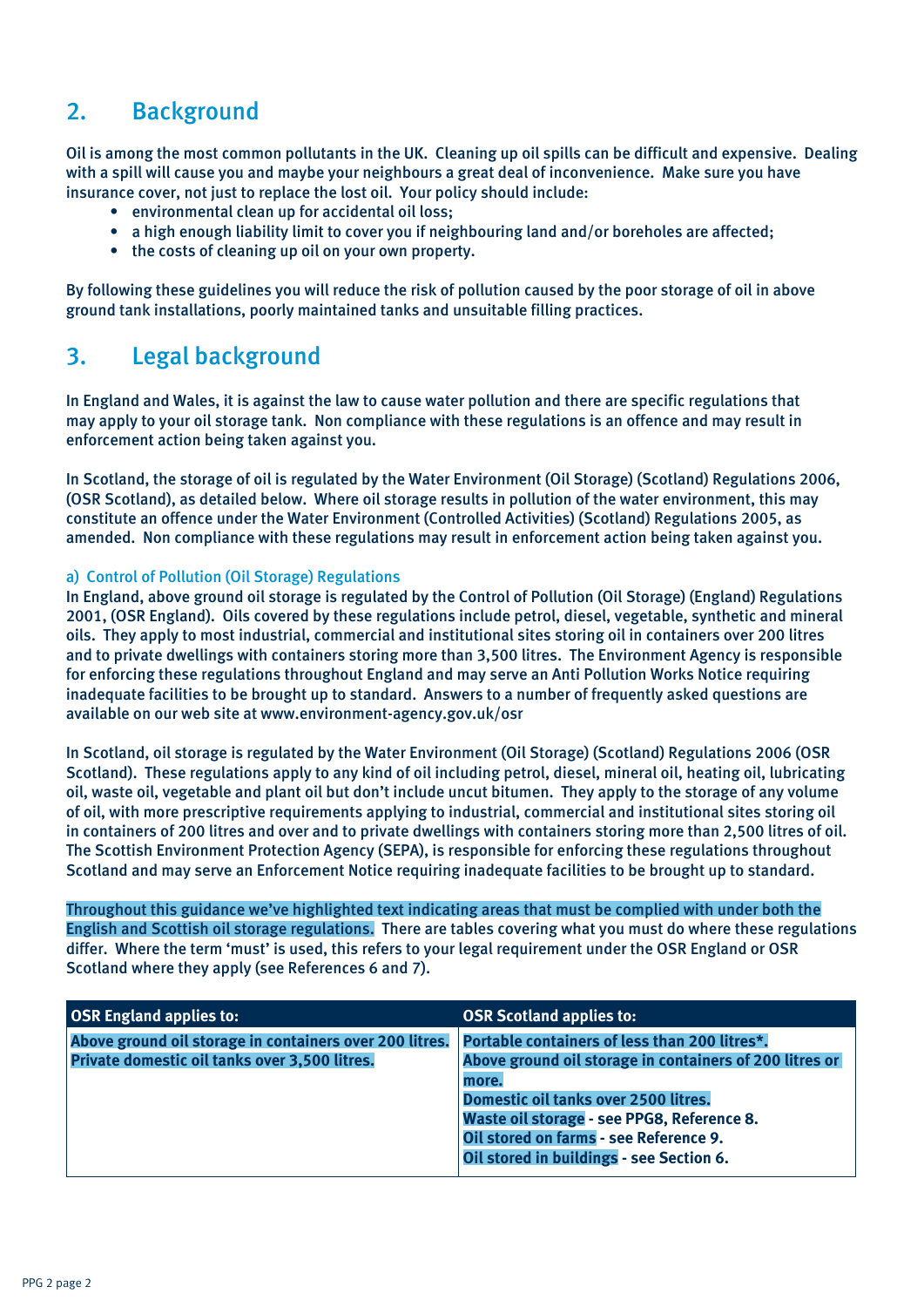| <b>OSR England - exemptions</b>                                                                                                                                                                                                                                                                                                             | <b>OSR Scotland - exemptions</b>                                                                                                                                                      |
|---------------------------------------------------------------------------------------------------------------------------------------------------------------------------------------------------------------------------------------------------------------------------------------------------------------------------------------------|---------------------------------------------------------------------------------------------------------------------------------------------------------------------------------------|
| Waste mineral oil storage - see Reference 8.<br>Oil stored on farms for agricultural heat and power<br>- see Reference 9.<br>Oil stored in buildings. Follow good practice<br>recommendations.<br>Oil stored wholly underground.<br>Premises used for refining oil.<br>Premises used for the onward distribution of oil to<br>other places. | Oil stored in accordance with PPC Part A permits.<br>Oil distribution depots for onward distribution to other<br>places.<br>Oil stored wholly underground, unless it's in a building. |

\* In Scotland any oil storage container must be strong enough not to leak in ordinary use. Portable containers with a storage capacity under 200 litres don't have to comply with the more prescriptive requirements of the OSR Scotland, such as secondary containment, which apply to the remainder of the list in the table.

The differences in implementation timescales between OSR England and OSR Scotland are:

| <b>OSR England</b>                                                                                                                     | OSR Scotland – phased implementation                                                                                                                                                                                   |
|----------------------------------------------------------------------------------------------------------------------------------------|------------------------------------------------------------------------------------------------------------------------------------------------------------------------------------------------------------------------|
| All non-exempt oil storage in England must comply<br>with the Control of Pollution (Oil Storage) (England)<br><b>Regulations 2001.</b> | New non-exempt tanks installed after 1 April 2006<br>must comply.<br>Tanks within 10 metres of surface water or 50 metres of<br>any borehole or well must comply.<br>After April 2010 all remaining tanks must comply. |
|                                                                                                                                        |                                                                                                                                                                                                                        |

Appendix A contains a checklist to help you decide whether improvements are needed to your oil storage system to comply with the OSR in England and Scotland. You must consider the timescales for the Regulations to decide when your oil storage must comply.

Similar regulations will be introduced in Northern Ireland and may follow in Wales. You can contact us for more advice.

### b) Building Regulations

Oil tanks connected to fixed combustion appliances, like central heating boilers and cookers, need to comply with the building regulations that apply in England, Northern Ireland, Scotland or Wales (Reference 10). These regulations include requirements for both environmental protection and fire safety. If you're having a new or replacement oil tank fitted or having your tank altered, you should check with your local authority (usually your local council) to see how these Regulations apply to your oil storage tank, or you can have the tank installed by a member of a professional scheme (see Section 15).

Even if your oil tank isn't covered by any of the Regulations above, following these guidelines is good practice and will minimise the risk of your oil causing pollution. In some sensitive locations, we may ask for more stringent environment protection measures than are described here.

# 4. Deciding where to put your tank

You should think about environmental and fire protection, access, maintenance and security requirements before deciding where to put a new or replacement oil storage tank.

## **Avoid high risk locations**

We recommend that you don't store oil in high risk locations; these are:

- within 50 metres of a spring, well or borehole;
- within 10 metres of a watercourse;
- places where spilt oil could enter open drains, loose fitting manhole covers or soak into the ground where it could pollute groundwater;
- places where a spill could run over hard ground to enter a watercourse or soak into the ground where it could pollute groundwater;
- places where tank vent pipe outlets can't be seen from the filling point;
- above roof level as spilt oil can run down guttering which is connected to surface water systems.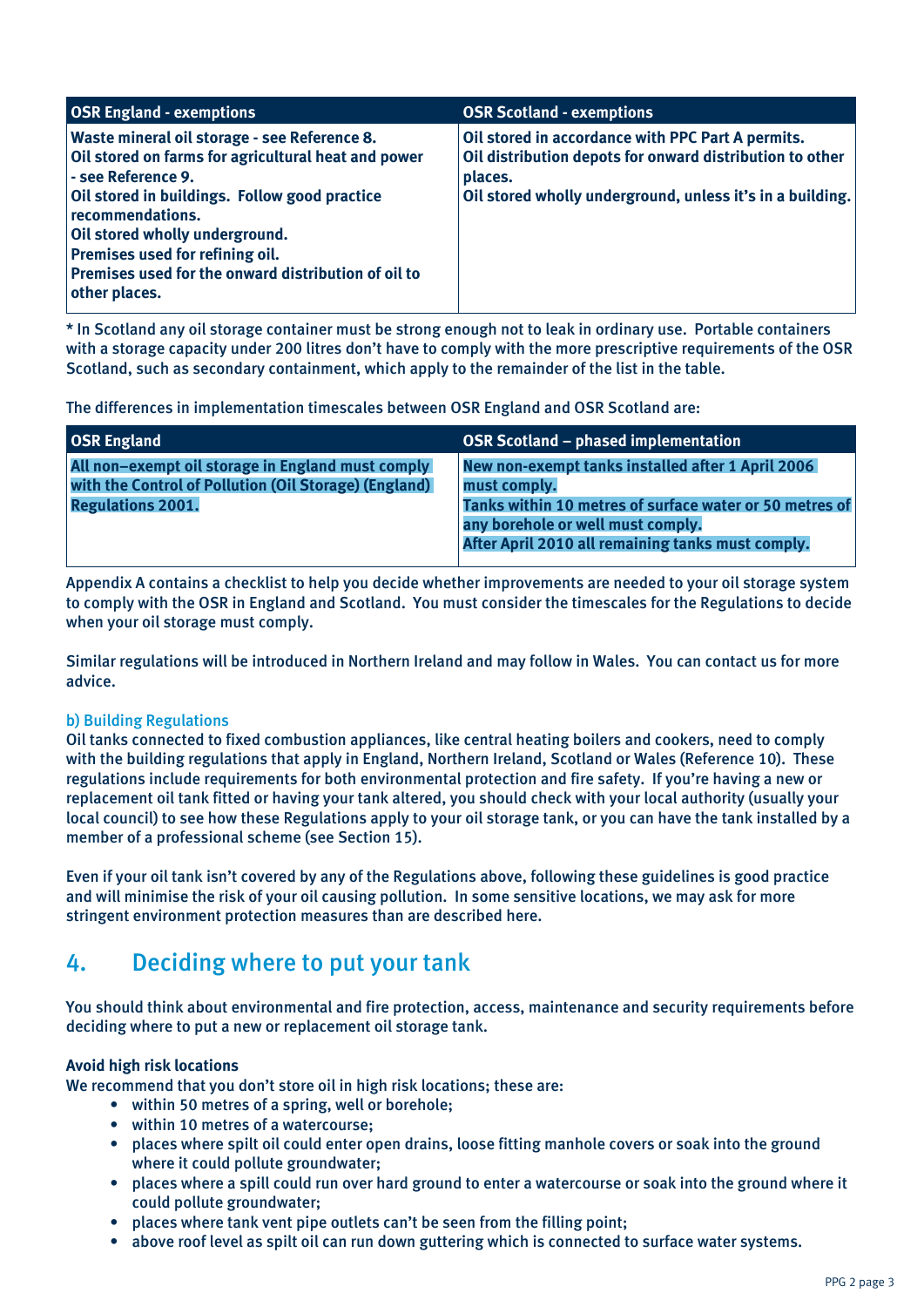Oil spilt in these locations will pollute surface waters and groundwaters. If these locations are unavoidable then check with us before you arrange for a new tank to be installed, as we may require additional environmental protection, e.g. overfill prevention device or oil separator on the surface water drainage system.

We recommend at all sites that you have secondary containment for your oil storage tanks wherever you put them, even if it's not required by OSR or Building Regulations, (see Section 5c).

You should or, if OSR applies must, ensure that steps are taken, to minimise the risk of damage to the secondary containment system by impact or collision.

You should consider access for maintenance and deliveries to the tank (filling). Check with your local oil delivery company before making the final decision on where to place a tank. They need to take into account pollution prevention and health and safety aspects of filling your tank. This includes where they can safely park the oil tanker, where the delivery pipes will run and access to the tank. They will also be able to give advice relating to height of the fill point above ground and delivery pipe sizing.

## **Avoid storing oil in areas at risk from flooding**

Containers may float in a flood which could cause pipelines to break and oil to be spilled. If there's no alternative, consider raising tanks above predicted flood water levels as long as this doesn't compromise the tank integrity, safe delivery and handling of your oil. You could also secure your tank so it can't lift as water rises around it. Contact a competent installer, (see Section 15) for advice on securing your tank. Contact us to check if your tank is in an area at risk from flooding. In England, Scotland and Wales you can check our websites for flood maps, which provide details of flood risk areas.

## 5. Oil storage tanks

Before choosing a new or replacement tank, you should check the following:

- if there are any legal requirements you must comply with;
- that it meets minimum manufacturing standards;
- the type of tank is suited to your requirements.

### Also consider the:

- type of oil to be stored
- need for secondary containment
- location of the tank
- safe filling and dispensing
- safe installation and routine maintenance
- intended use.

If you're replacing a tank you'll also have to consider what to do with your old one.

## a) Manufacturing and Quality Standards

There are recognised British Standard and trade association tank standards for different types of tank. Your tank manufacturer, supplier or installer should advise you on the minimum design and manufacturing standards under the appropriate accredited quality assurance scheme. It should comply with BS EN ISO 9001 (Reference 11). Plastic and steel tanks and tank systems manufactured to OFTEC Standards, OFS T100 and OFS T200 respectively, meet these requirements.

Please note that compliance with standards for construction and manufacture doesn't guarantee compliance with OSR. Other aspects such as pipework, location and deliveries, also affect OSR compliance.

Choose a tank that:

- is expected to last at least 20 years, with proper maintenance, before it needs to be replaced;
- is made of a material that is suitable for the type of oil stored;
- is of sufficient strength and structural integrity to ensure that it won't burst or leak in ordinary use;
- has a way of preventing drain down by gravity e.g. top off-take and / or isolating check valves.

Check the recommended maintenance needed for your tank with the manufacturer.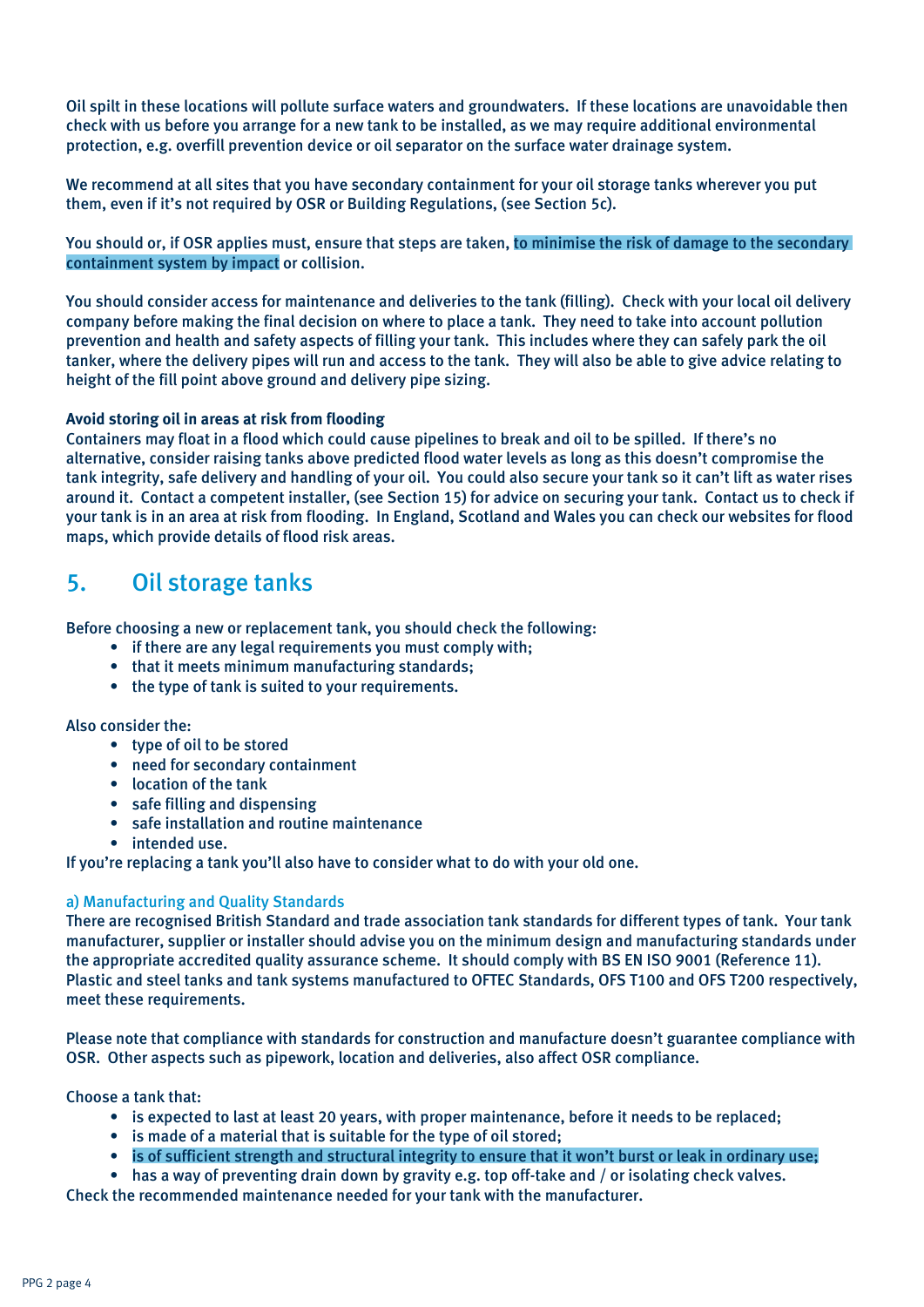## b) Types of oil storage tank

There are a number of different types of oil storage tanks available. Above ground oil tanks are usually made from steel or polyethylene (plastic). They can be single skinned, double skinned or have a built in bund (integrally bunded) as a complete containment system.

**Single skinned tanks** are tanks made from one layer of steel or plastic. Single skinned tanks must be put into a secondary containment system, often referred to as a bund.

**Double skinned tanks** have two layers of steel or plastic with a very small space between them; any ancillary equipment is positioned outside the second skin. The space between the two layers is not enough to contain 110% of the oil your tank can hold. If you choose a double skinned tank, it will not be compliant with the OSR England or OSR Scotland unless it's installed in a constructed secondary containment system.

**Integrally bunded tanks** have a primary container manufactured with integral secondary containment (see Section 5c and Figure 2) that can hold a minimum of 110% of the volume of oil the inner tank is designed for (Reference 12). Ancillary equipment will also be positioned within the secondary containment.

Figure 1. shows a diagrammatic example of a single skinned oil tank in an open bund that is constructed in situ. The diagram shows both fixed and flexible draw-off pipes. For tanks in open bunds, we recommend there is a minimum distance of 750 mm between the tank and the bund wall and 600 mm between the tank and the base to allow access for external inspection and maintenance.



**Figure 1. Example of a single skinned oil tank within an open bund**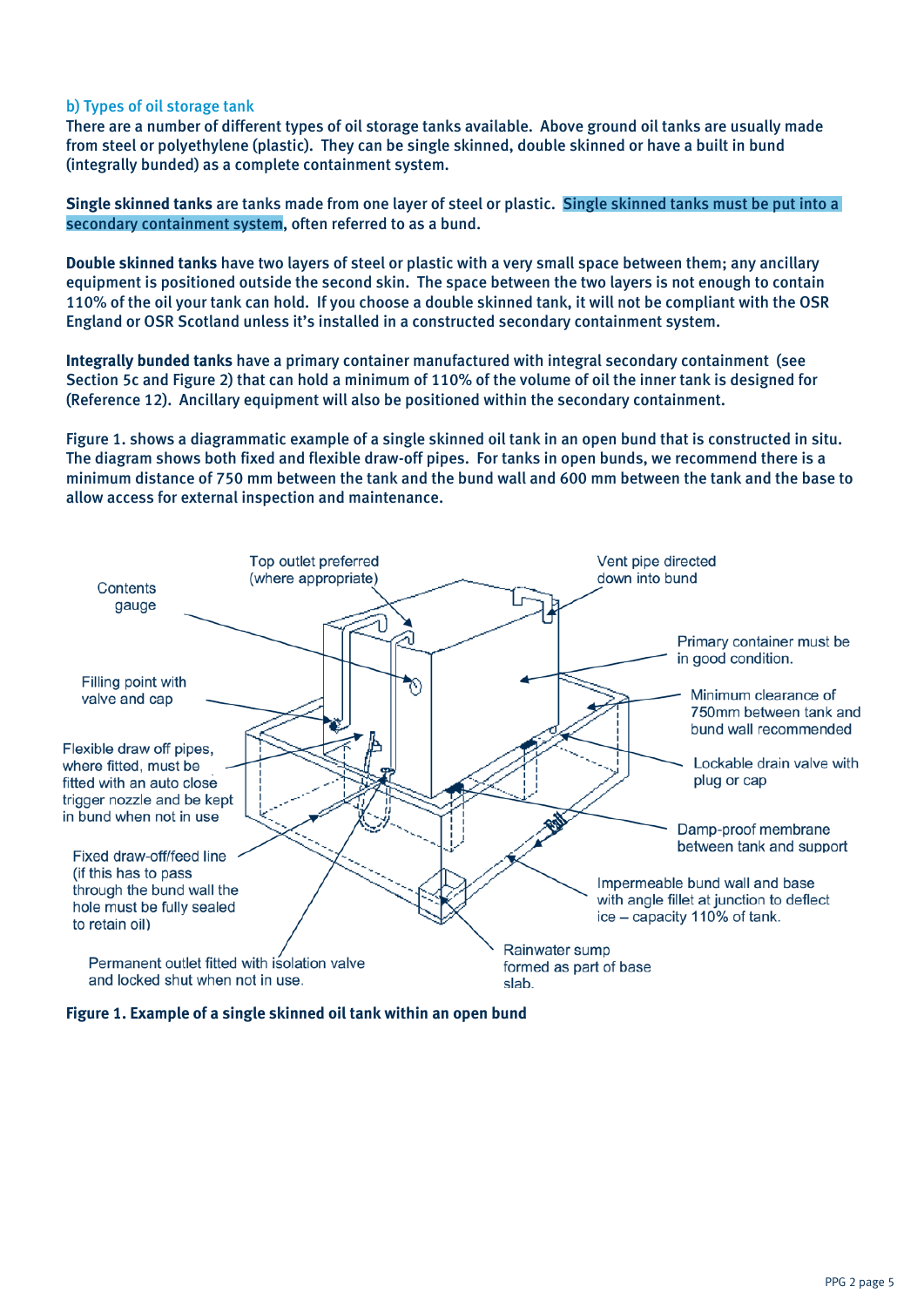Figure 2. Shows a diagrammatic example of an integrally bunded oil tank. These tanks are manufactured off site and installed onto a suitably constructed base. The diagram shows a fixed draw-off pipe, overfill prevention device and oil monitoring between the tank and secondary containment.



## **Figure 2. Example of integrally bunded tank (could be constructed of metal or polyethylene and may not be this shape and design)**

Figures 1 and 2 aren't drawn to scale or engineering drawings. They are for illustration only. Different configurations exist depending on the manufacturer, type of tank and installation.

### c) Secondary Containment (also known as bunds)

Secondary containment is an area around a tank and its ancillary equipment designed to contain any loss of oil and to prevent it from escaping to the environment. It can be manufactured as part of an integrally bunded tank system or built on site ready for the tank to be put into it. Your tank may need to have secondary containment by law depending on where it is and what it's used for. But to protect the environment we recommend you should bund all tanks as it is good environmental practice .

#### Secondary containment must hold at least 110% of the volume of oil the tank is designed to contain.

The extra 10% margin is intended to take into account a range of factors, including:

- loss of the total tank contents, for example due to vandalism or an accident;
	- sudden tank failure or leaks;
	- overfilling;
	- containment of fire-fighting agents;
	- dynamic factors such as overtopping caused by surge and wave action following tank failure;
	- an allowance for rainfall during an oil spill incident.

If you have more than one oil storage tank in the system, the secondary containment must be capable of storing 110% of the biggest tank's capacity or 25% of the total capacity, whichever is the greater.

Secondary containment must be impermeable to oil and water with no direct outlet :

- connecting it to any drain, sewer or watercourse;
- discharging onto a yard or unmade ground.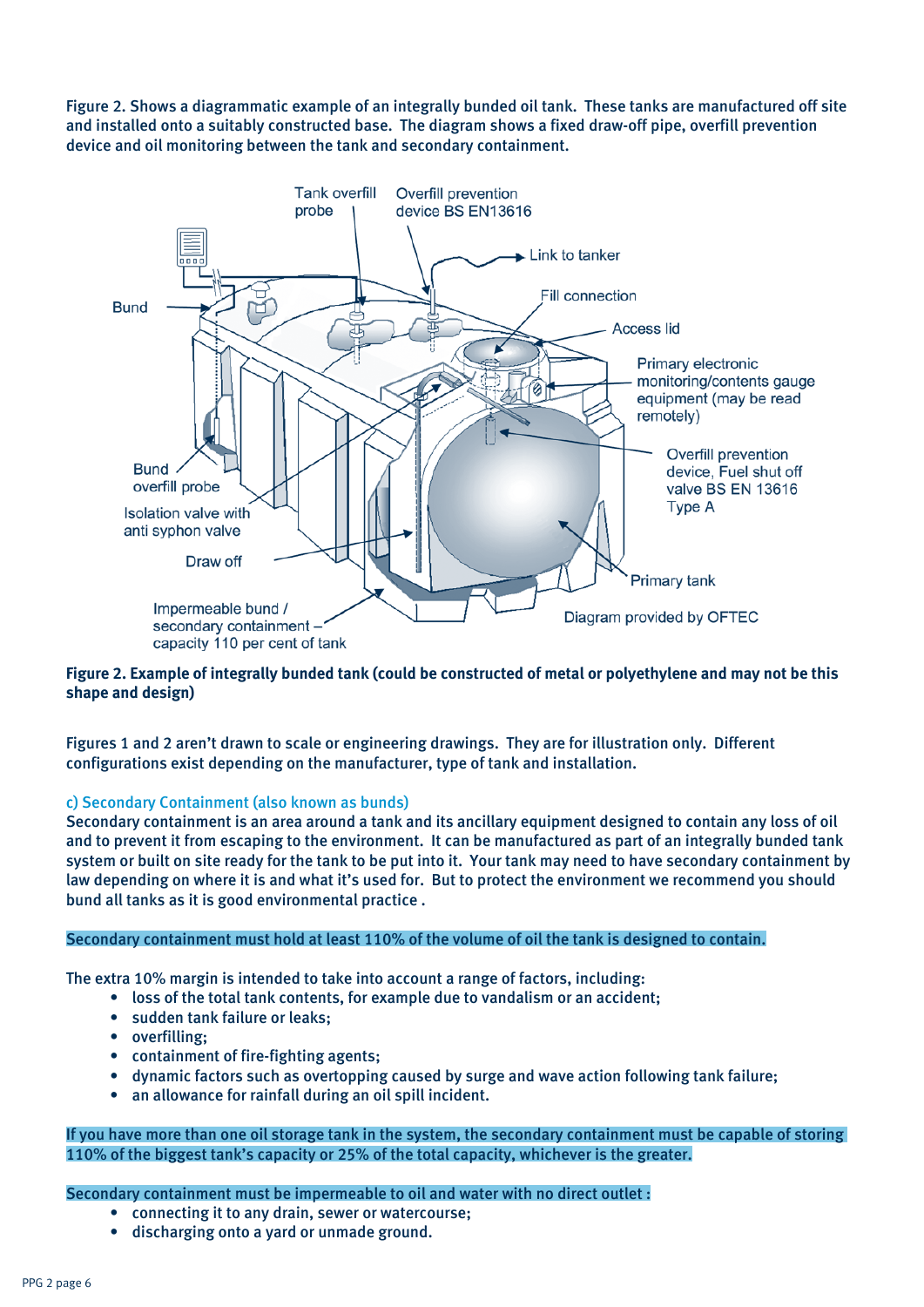Ideally, any pipework to fill or empty your tank shouldn't pass through the secondary containment floor or walls (the bund). If this is unavoidable, the joint between pipe and bund should be sealed with a material that is resistant to attack by the oil stored, so that the containment remains leak-proof.

Don't store anything in the secondary containment as this will reduce the volume available in the event of a spill and can cause a fire risk if it becomes soaked in oil.

For agricultural oil storage in England, Northern Ireland and Wales it is a legal requirement that bunds are expected to remain impermeable, with proper maintenance, for at least 20 years, (see Reference 9).

If you're considering an integrally bunded tank system, check with the manufacturer to make sure that it is designed to provide at least 110% secondary containment capacity. Some tank systems may not provide enough capacity if your tank is overfilled. Be aware that it isn't easy to see into the secondary containment section of an integrally bunded tank. We recommend your tank is fitted with an overfill prevention device and secondary containment sensors that detect if oil has collected in the bund from an incorrect delivery, overfill or inner tank problem and to warn you if additional maintenance is needed.

## 6. Installing tanks

You should have your tank installed by a suitably-qualified tank installer who's registered with a professional scheme for the type of tank you're having installed. They will make sure that tanks are installed according to the relevant standards and good practice. Professional schemes are run by a number of organisations (see Section 15 for more details).

Tanks should be sited on an appropriately designed and constructed base or support with sufficient room around it to protect the tank from fire in the surrounding area, see BS 5410 (Reference 13). Check what you need for your tank with the tank manufacturer or competent installer.

To prevent pollution, the delivery and dispensing area around your tank should have an impermeable surface and be isolated from surface water drainage systems.

Make sure you keep the manufacturers and installers information for your tank. Leave all the markings and stickers on your tank when it's installed. These include tank manufacturer, make, model and capacity markings. Many oil tanks come supplied with an Oil Care Campaign tank sticker that gives information about what to do if you have an oil spill. It may be a legal requirement for your tank to have this. If your tank doesn't have an Oil Care Campaign tank sticker, you can get one from us. If you have more than one tank, label all your tanks and their fill points clearly, with the type of product stored and tank capacity.

You should protect your oil storage tank from the risk of fire. Building Regulations (Reference 10) allow for fire protection by using approved distance between the tank and surrounding structures or by a physical fire protection barrier. Don't store any materials close to your tank or in the secondary containment.

**Tanks within buildings** – in Scotland these must comply with OSR Scotland. In England and Wales follow all good practice recommendations to prevent pollution. Building Regulations are likely to apply.

### **For tanks in constructed secondary containment**

If your tank is being installed in a constructed bund, the bund should be built using reinforced materials, with no damp-proof course and rendered impermeable to oil. There are detailed specifications and drawings available for constructed bunds using concrete and masonry (References 14, 15 and 16). These will make sure your masonry or concrete bunds are constructed to be oil tight and fit for purpose.

Your bund should be designed to reduce the risk of oil escaping beyond the containment area if your tank developed a hole (known as jetting).

To reduce the chance of this happening:

- keep the tank as low as possible within the bund;
- increase the height of the bund walls;
- leave space between the tank and bund walls;
- don't put one tank above another.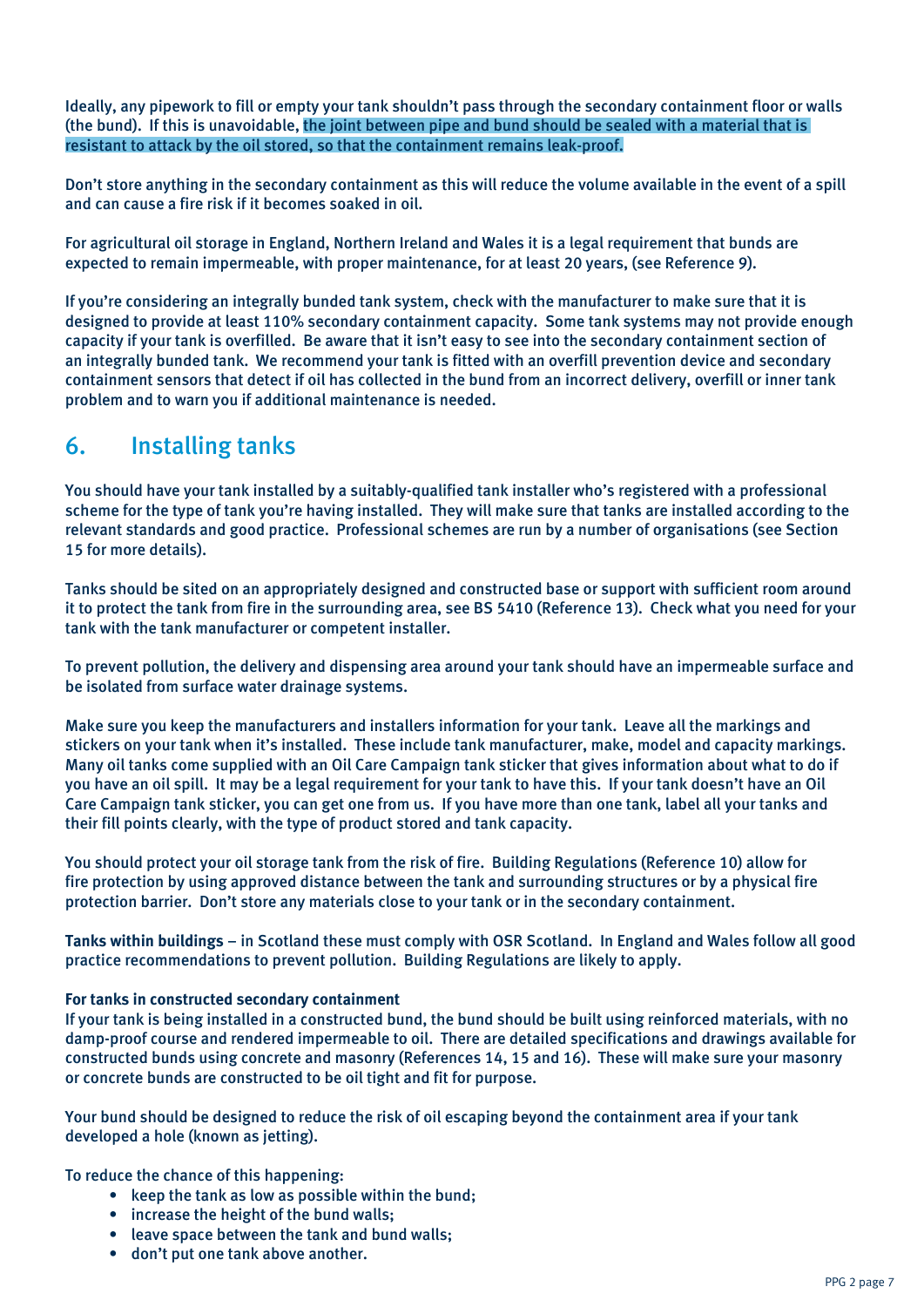A constructed bund should also have a sump fitted into the base so you can remove rainwater for safe and legal disposal, (see Figure 1).

The Construction Industry Research and Information Association (CIRIA) suggests in locations with high rainfall, 110% capacity in an open bund may not be enough to provide protection from loss of oil (see Reference 14). They give an alternative method to calculate the size of secondary containment needed for tanks in open bunds in locations with high rainfall. The method for calculating bund capacity depends on the risk of polluting water. If you're in any doubt about the sensitivity of a site, consult us.

# 7. Ancillary equipment

These are the fittings and pipework that all tanks will have, e.g. a vent pipe, but others may be needed according to the tank type, location or use.

For example:

- a heating oil tank may have a fixed draw off pipe;
- a tank used for refuelling may have a pump and flexible hose to deliver oil;
- a tank with a remote fill point or in a sensitive location may have an overfill prevention device.

### Ancillary equipment, e.g. valves, filters, sight gauges, vent pipes, must be within the secondary containment system so any discharges of oil are retained.

Many of these fittings are shown in Figures 1 and 2 above and are discussed below. An oil tank user guide 'Get to know your oil tank', might also be useful to you, Reference 17.

### a) Measuring tank contents

You need to be able to measure how much oil is left in your tank so you can order the right amount when your tank needs refilling and to monitor how fast you use your oil. There are many products available to measure tank contents including electronic, float and hydrostatic gauges, sight or visual gauges and dip sticks. Some are read at the tank others remotely. Ask the tank manufacturer or a qualified competent tank installer for advice on a suitable system for your tank. If storing flammable liquids (as classed by Health and Safety Executive (HSE)), your gauge should be safe for use with the product you store.

#### **Sight gauges**

- must be located in the secondary containment;
	- must be properly supported so it can't come loose;
	- must be fitted with a valve that closes automatically when the gauge isn't in use;
	- valves should never be kept open;
	- valves should only be opened when taking contents' readings.

Delivery drivers should close sight gauge valves at the end of their delivery. After your tank has been filled, check that the sight gauge is shut and isn't leaking. Sight gauge tubes aren't suitable for use with integrally bunded oil tanks.

**Dipstick** - only use it in the tank for which it is intended.

#### b) Pipework

**All pipework should be:**

- made of a material suitable for use with the oil you're storing;
- supported so it's secure and can't come loose;
- positioned or protected to minimise the chances of damage by impact or collision;
- protected against corrosion;
- where appropriate, insulated to prevent freezing up and frost damage.

#### **Vent pipe**

This allows oil vapour and air to escape from the tank when it is being filled and allows air in when fuel is being drawn off.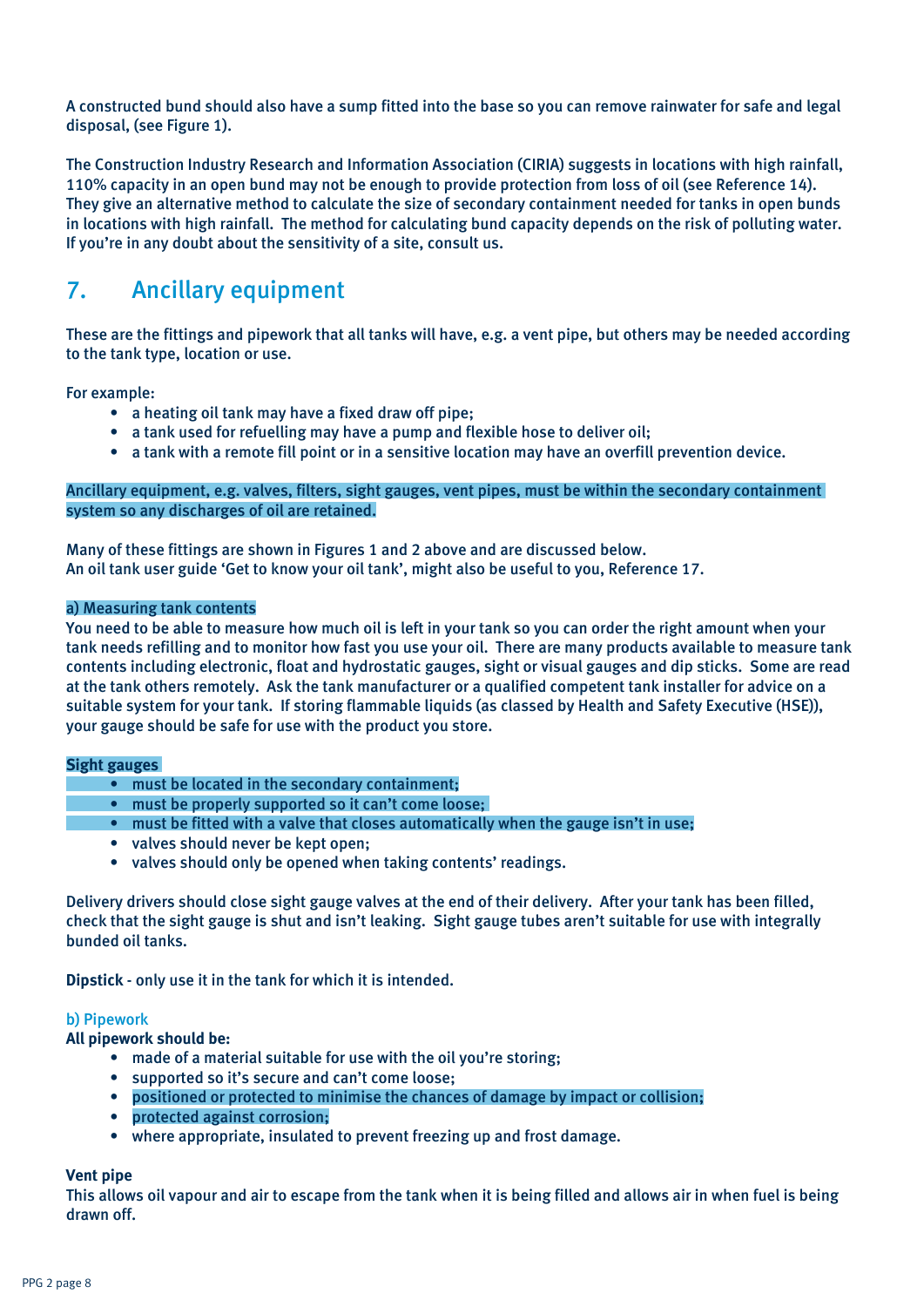We recommend that tanks (including those in buildings) are installed so that vent pipes can be easily seen during deliveries; and that the vent pipes are within and discharge into the secondary containment system.

### Legal requirements:

| <b>OSR England</b>                                                                                                                                                                                           | <b>OSR Scotland</b>                                                                                                                                                                                                                                          |
|--------------------------------------------------------------------------------------------------------------------------------------------------------------------------------------------------------------|--------------------------------------------------------------------------------------------------------------------------------------------------------------------------------------------------------------------------------------------------------------|
| Vent pipes must be arranged so that any discharge is<br>directed vertically downwards into the bund.                                                                                                         | Vent pipes (including those on tanks within buildings)<br>must be within the secondary containment system.                                                                                                                                                   |
| The tank must be fitted with an automatic overfill<br>protection device, if the filling operation is controlled<br>from a place where it is not reasonably practicable to<br>see the tank and any vent pipe. | The tank must be fitted with an automatic overfill<br>protection device (which may include an alarm<br>sounding device) if the filling operation is controlled<br>from a place where it is not reasonably practical to<br>observe the tank or any vent pipe. |

## **Fill point**

The fill point is where the tanker delivery pipework connects to fill the tank. There are different arrangements depending on tank type, size and location.

**Coupling** - If your tank fill point has a serviceable screw fitting or other fixed coupling, it must be used when filling the tank. The fill point should have a lockable fill cap with a chain and be marked clearly with the product type, tank capacity and, where appropriate, tank number. The cap should be replaced to the pipe after each delivery to protect it from damage and unauthorised use.

**Position** – we recommend your fill point should be at the tank and within the secondary containment system (OSR England only) or in a suitable cabinet with a drip tray to catch any oil spilled during deliveries. Where your fill point is outside the secondary containment system, a drip tray must be used to catch any oil spilled during deliveries.

Fill point drip trays should be:

- clean, free from water and other debris before each use;
- large enough to hold all the oil that could be lost when the fill point shut off valve has been closed and the delivery hose is disconnected;
- able to be moved without risk of spilling the oil we recommend your drip tray holds at least 3 litres, but it may need to be larger;
- checked after each delivery and if necessary safely emptied before being put away; we recommend you ask your oil delivery company to do this for you;
- kept somewhere safe where they can't collect rain water when not in use.

**Remote fill** - if there's no alternative and you have to have a fill point which isn't near the tank (or it isn't practical to see the tank and vent pipe), a remote fill point will be needed. Your registered, competent tank installer (see Section 15) can advise you about standards required for remote fill points. If you have a remote filling point and the vent pipe can't be seen during delivery you must have an overfill prevention device.

Shut-off valves should be fitted to extended fill pipes because they can retain oil after the delivery.

**If you have more than one tank** - provide separate fill pipes for each tank, unless they're connected by a balance pipe with a greater flow capacity than the fill pipe. Each fill pipe should have its own fill point shut off valve, and be marked with its corresponding tank/compartment number, volume and type of oil.

### **Pipework to take oil from your tank (draw-off or supply pipe)**

The general points above apply. Whenever possible, site supply pipework above ground to make it easier to inspect and repair. We recommend using tanks that have top outlet off take pipes; and that feed lines should have anti siphon and isolating valves to prevent the tank contents draining down because of leaks, damage, theft or vandalism.

Use pumped dispensing from oil storage tanks for refuelling to reduce the chance of oil spills. If you can't avoid gravity dispensing then tanks should be properly supported and installed. Suitable secondary containment for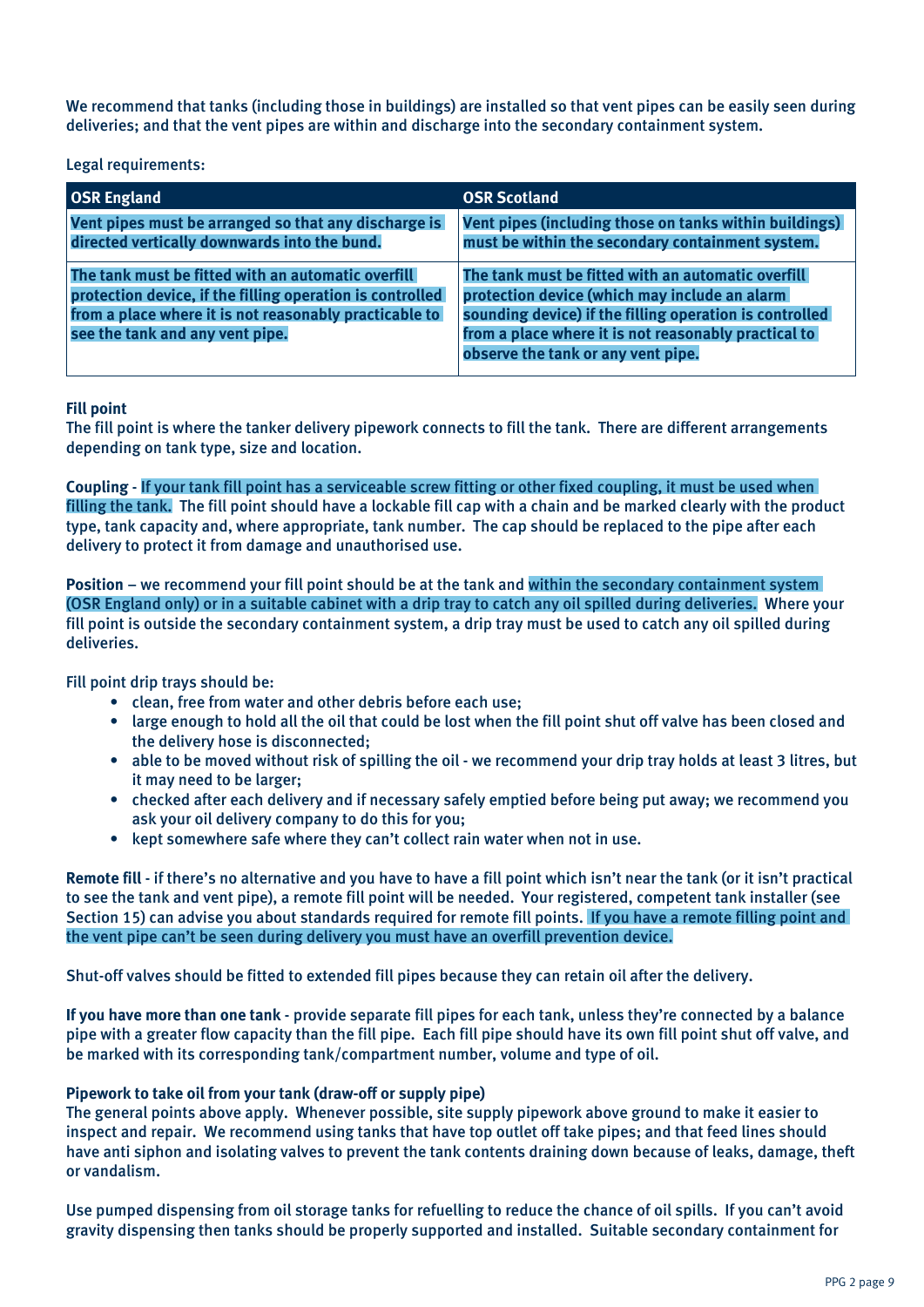the tank and its ancillary equipment should be designed to reduce the chance of oil 'jetting' from the high tank in the event of an overfill or damage.

Consider the risk to the user from working at height (to fill, inspect, maintain and draw-off), suitable ladders, railings and other health and safety equipment may be necessary.

**Filters or isolating valves** used to protect the draw-off pipe or downstream equipment in a gravity-feed system aren't considered ancillary to the container. Where practicable, locate this equipment within the secondary containment system. We recommend that valves should be lockable or have removable hand wheels.

### **Flexible delivery pipes**

These should only be used where you need to move the end delivery point, for example when fuelling vehicles. Fit the pipe with a tap or valve at the delivery end, which closes automatically when not in use; we recommend you use a trigger nozzle designed to dispense oil. Where the pipe isn't fitted with an automatic shut-off device, it mustn't be possible to fix the tap or valve in the open position. The pipe must either:

- have a lockable valve where it leaves the tank which is locked when not in use and be kept in the secondary containment; or
- must be in an enclosed secure cabinet which is locked shut when not in use and has a drip tray.

### **Dispensing pumps** should be:

- positioned to minimise the risk of damage by collision;
- fitted with a valve in its feed line that prevents the tank contents emptying if there's damage to the pump or feed line;
- protected from unauthorised use.

Pumps are not ancillary to the oil tank. You should ensure any oil that could leak from a pump is contained either by a bund or drip tray. Pumps for oil with a flash point below 55°C should never be within the secondary containment system because of the risk of explosion. If your pump is within the secondary containment, check it's positioned above the 110% containment level so it can't become submerged.

#### **Underground pipework**

These should be avoided where possible as they can't easily be checked for damage or leaks and have a greater risk of causing pollution. You should only use underground pipe work where you can't fit pipes above ground. If you do have them we recommend they should:

- be double skinned pipes
- be within concrete ducting
- have as few joints as possible
- be marked clearly on site plans and when possible on the ground.

Underground pipework must also be protected against corrosion and from physical damage like that caused by excessive surface loading, ground movement or ground disturbance. If mechanical joints have to be used, they must be readily accessible for inspection under a hatch or cover.

You must have adequate facilities for detecting leaks from underground pipework. If you use a continuous leak detection device, it should be maintained and tested regularly (in Scotland at least every 5 years). Keep a record of the test results and any maintenance work completed.

If you don't have a continuous leak detection system you must test:

- pipework before use
- pipework with mechanical joints every five years
- all other pipe work at least every ten years.

These are minimum requirements and it's good practice to do this more frequently.

#### c) Overfill prevention devices

We recommend the use of overfill prevention devices to safeguard against spills. These can be electronic or mechanical which either sound an alarm and/or give a visual warning or automatically stop the oil delivery into the tank. They may be a legal requirement depending on tank location, fill point and vent pipe arrangements.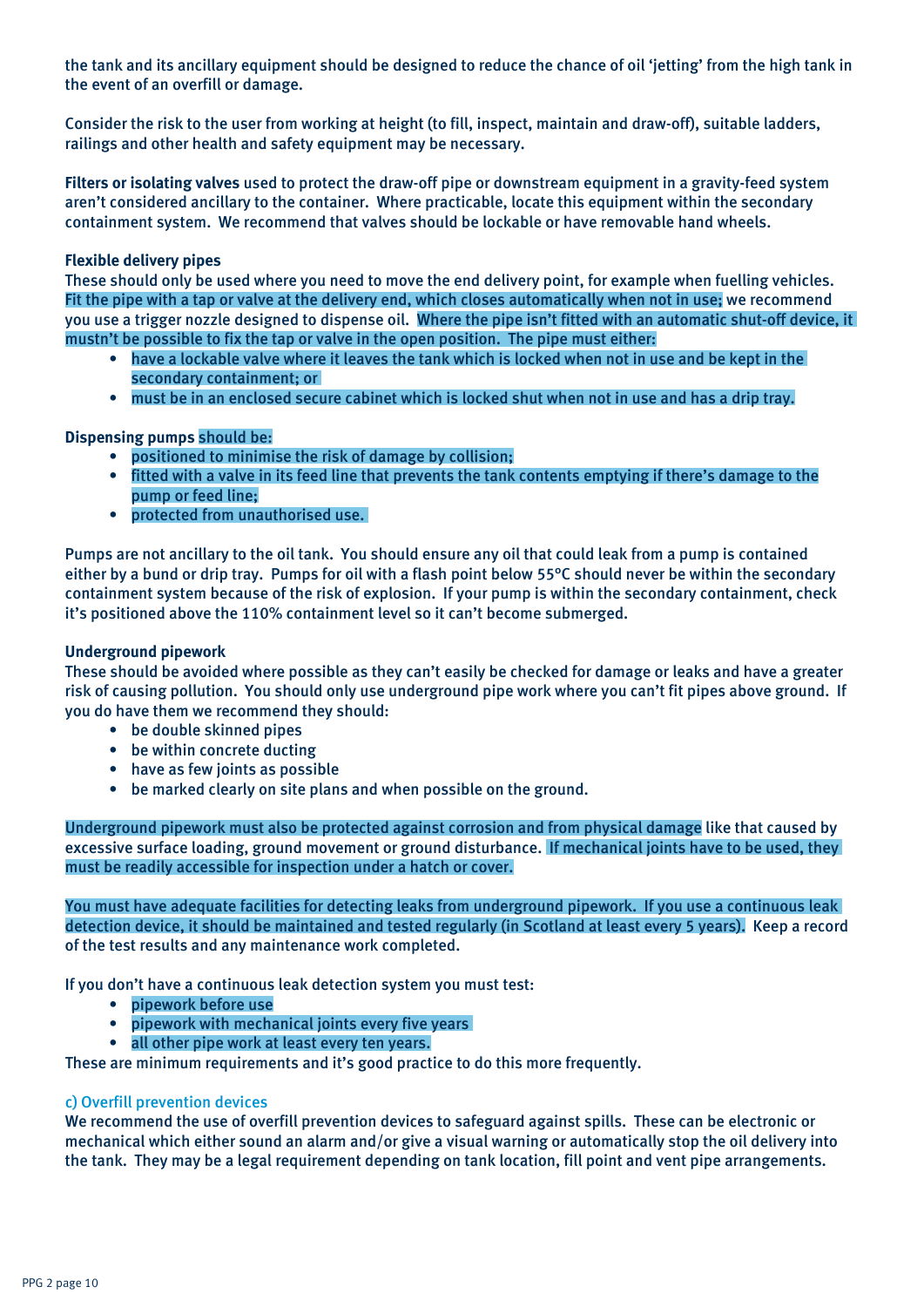# 8. Safe deliveries to your tank

All your tanks should be labelled with the capacity and type of oil they contain and should be individually numbered to help identify them.

Before you order an oil delivery:

- check how much oil is in the tank,
- work out the spare capacity
- decide how much oil you need but make sure you don't over order.

Supervise all deliveries. Ensure that whoever is supervising the delivery knows about the tank, its equipment and what to do if there's a spill. If you have more than one tank, make sure the correct tank is being filled. The Federation of Petroleum Suppliers (FPS) produces information on safe deliveries. For additional information, see Section 15.

If your tank is filled from a place where it is not practicable to see the tank and any vent pipe, it may need to have a remote fill point fitted. Where a tank has a remote filling point and the vent pipe can't be seen during the filling operation you must have an automatic overfill prevention device fitted to your tank. We don't recommend remote filling points unless there isn't an alternative. Your registered, competent tank installer, (see Section 15) can advise you about standards required for remote fill points.

If your tank has a serviceable screw fitting or other fixed coupling, it must be used when filling the tank. Your fill point should have a lockable fill cap with a chain and be marked clearly with the product type, tank capacity and, where appropriate, tank number. Make sure the cap is replaced to the pipe after each delivery to protect if from damage and unauthorised use, (see Section 7b for more information on fill points).

### **Dealing with spillages**

The area around your tank where deliveries are made and, if applicable, oil is dispensed should have an impermeable surface and be isolated from surface water drainage systems. This will prevent oil and/or contaminated water getting into the soil and groundwater. If any oil is spilt during an oil delivery, you should make sure that it can't run into a surface water drainage system.

You should consider if you need a suitably sized oil separator to direct oily liquid away from surface waters and prevent oil escaping from your site. This will reduce the risk of any spilt oil causing pollution if there's a spill. Also check with us to see if environmental sensitivities in your local area mean drainage from this area should pass through an oil separator of an approved design (see PPG 3: Reference 18).

## 9. Check legal compliance for your existing tanks

There may be legal requirements that your existing tank (including home heating tanks) need to comply with for the OSR England, OSR Scotland or Building Regulations. The checklist in Appendix A will help you check your tank for most OSR England and OSR Scotland requirements.

### a) Secondary containment capacity

Make sure your secondary containment has the capacity to take at least 110% of the volume your oil tank can hold.

**For integrally bunded tanks**, you can contact the tank manufacturer with the model of your tank; this information should be on your tank somewhere. They should be able to confirm the secondary containment capacity.

**For single or double skinned tanks** within a constructed secondary containment system, you can calculate the bund volume yourself. You can take account of any volume taken up by tank supports within the bund and consider the volume taken up by any of the primary tank, pipework or pumps. Advice on calculating bund capacity is given in Appendix B.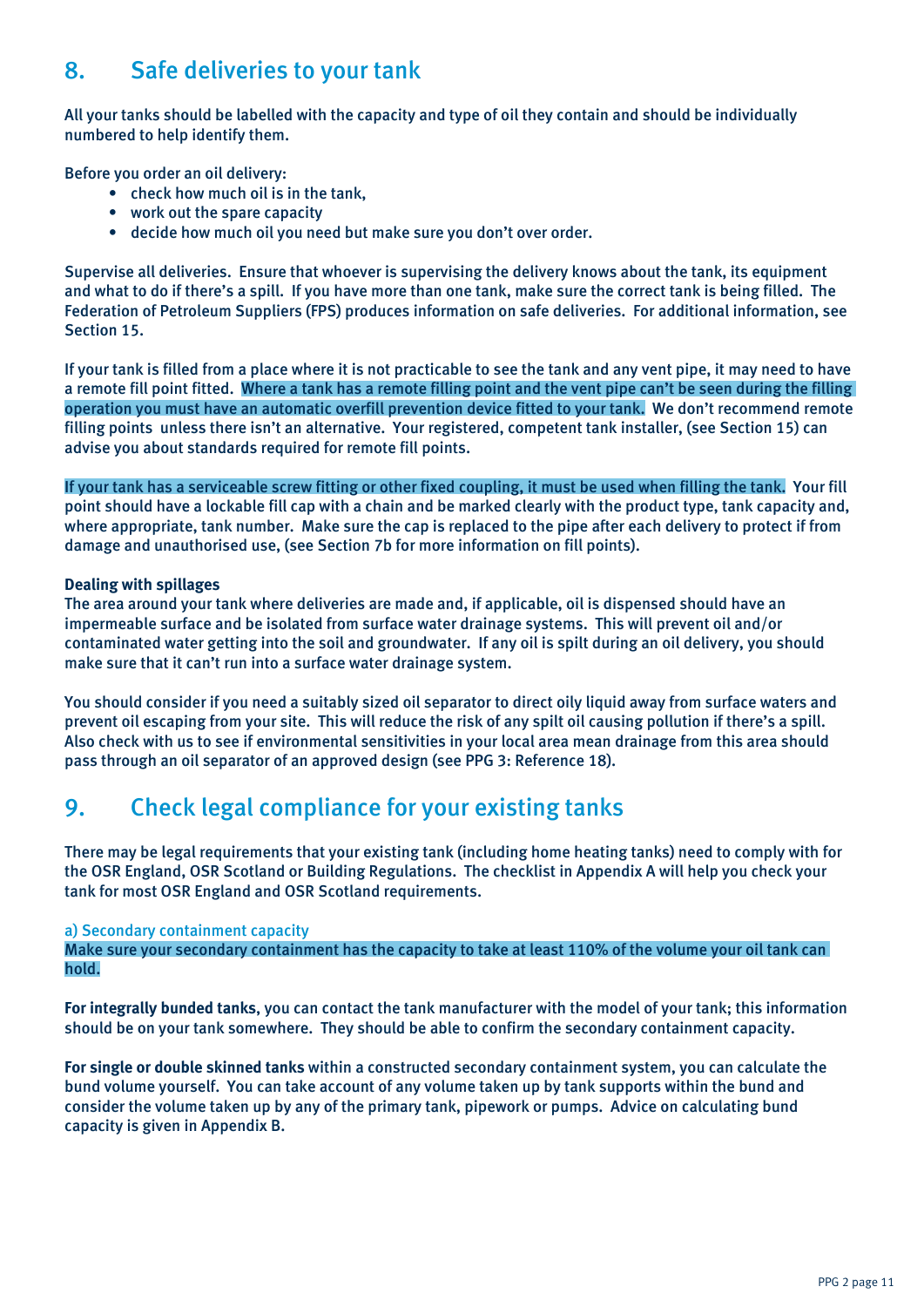# 10. Looking after your tank

The oil tank user guide 'Get to know your oil tank', Reference 17, contains simplified guidance on looking after your tank. Make sure you have a copy as it includes space for you to record essential information about your tank including when it's last annual check was.

### **Maintenance**

Your tank manufacturer will be able to tell you what regular maintenance your tank needs. Use a registered competent technician to check your tanks, secondary containment and pipework every year and remove any condensation water that has accumulated within the tank. You should receive a written report on the state of your tank after the inspection is completed. Any repairs or alterations detailed in the report should be done by a registered, competent technician straightaway.

You should also inspect all accessible parts of your tank, secondary containment, ancillary equipment and pipework regularly, for signs of damage or leaks. If you're unsure how frequently you should do this, contact us for advice. If you notice any damage, you should have it repaired or replaced immediately.

To make sure a constructed bund retains its integrity, use a reputable company to repair any defects in the bund wall or lining promptly.

**Keep a log** of the inspections, any repair work on your tanks and who's done it.

**Record oil usage**. Regularly make a note of how much oil is in your tank and compare this to your previous usage. Contact us if you need advice about methods of monitoring your oil use and how often. If you're suddenly using more oil and you can't explain why, this could indicate a problem with your tank or pipework. You should ask a registered, competent technician to check your tank and pipework for faults and make any repairs immediately.

**Removing rain water.** If you have a tank in an open bund, check the bund after heavy rainfall. If there's no rainwater in the bund, it might not be sealed properly and you should have it inspected and repaired. If rain water has collected in your bund, it will reduce the amount of oil it can contain. If it's necessary to remove accumulated rainwater, we recommend you do this with a manually operated pump or by bailing from the sump. Advice on disposal of bund water from domestic oil storage is available, (see Reference 19). In remote locations, you could use automatic systems that can distinguish between the oil and water in the bund. If you install one of these systems, you need to contact us for advice on where you can dispose of the discharge.

In the long term, it may be more cost-effective to construct a roof over the tank and secondary containment.

Water taken out of the bund might be contaminated. Any accumulated water, oil or debris should be removed and disposed of in line with waste management legislation. In all cases where wastes are removed, as the waste producer you are obliged under the Duty of Care (see Reference 20) to describe the waste accurately and dispose of it properly.

**In England and Wales**, waste contaminated with oil is classed as hazardous waste unless you can show there is under 0.1% oil.

**In Scotland**, waste contaminated with oil is classed as special waste, unless you can show there is under 0.1% oil. To establish if enough oil is present to make a waste special, a generic threshold of 0.1% may be used; however, if the result is below this, there may still be other hazards that make the waste special, such as flammability or toxicity, or the presence of other contaminants; for further information, see Reference 21.

A consignment note system applies for disposal of these hazardous or special wastes. For more details about waste oils, see either PPG8 (Reference 8) or our websites.

Don't use bunds as a store for materials or wastes as this will reduce their capacity and create a fire hazard.

#### **What you should do with your old tank**

Make sure that a tank is fully drained, degassed and certified when it's taken out of use and before it's removed. Only suitably qualified and competent technicians should do this work. Never carry out work that heats the tank until after it has been degassed and the appropriate certificate issued (see Reference 22). Under waste management legislation, decommissioned tanks taken off site must be removed by a licensed waste carrier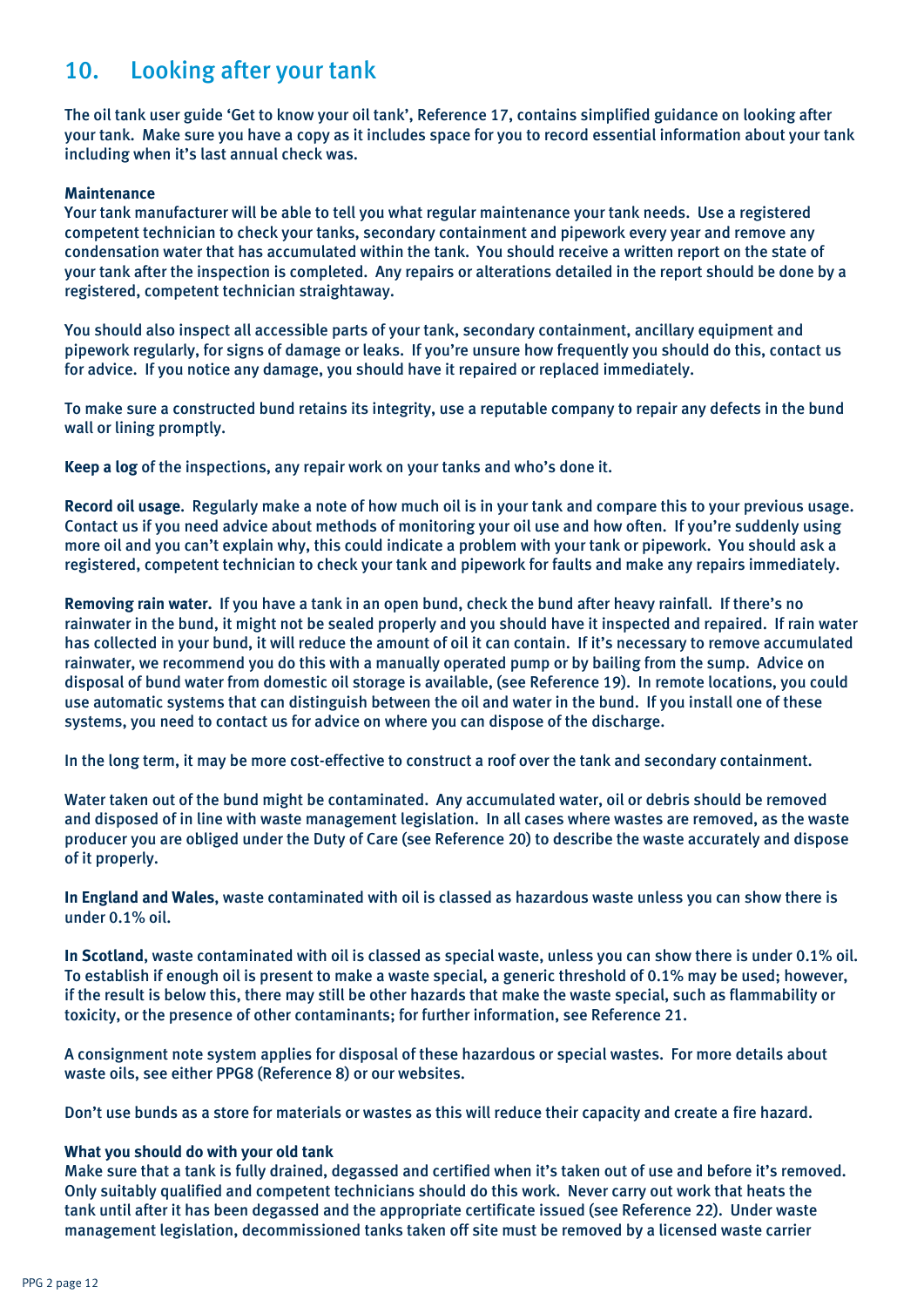and must be accompanied by a waste transfer note. Tanks can only be disposed of at an appropriately licensed facility. Contact us to find your nearest site.

After your tank has been decommissioned or removed, check that the surrounding soil or groundwater hasn't been contaminated. This can include testing surface and subsurface soil and groundwater samples for products relating to what you were storing. If contamination is found, take action as soon as possible to remove the pollution. Make sure you repeat the testing after the work has been done to ensure all the contamination has been removed. For more information see Reference 1 or contact us.

## 11. Mobile bowsers

Mobile bowsers are oil storage containers that can dispense oil and are designed to be moved, either being towed or lifted onto another vehicle, but which can't move under their own power. As well as the requirements for the storage container (Section 5) and secondary containment (Section 5c) above, the following apply to mobile bowsers:

- Any flexible pipe, tap or valve must be fitted with a lock where it leaves the container and be locked shut when not in use.;
- Flexible delivery pipes must be fitted with manually operated pumps or a valve at the delivery end that closes automatically when not in use. We recommend you use a nozzle designed to dispense oil;
- The pump or valve must have a lock and be locked shut when not in use.

More detailed information is also available in References 6 and 7.

## 12. Security

Your oil storage areas should be secured to prevent theft and vandalism. Permanent taps or valves through which oil can be discharged to open areas should be locked when not in use. Display a notice telling users to keep valves, nozzles and trigger guns locked when they're not in use. Pumps should also be protected from unauthorised use.

Valve taps or levers should be corrosion resistant, strong enough to be tamperproof when locked and marked to show whether they are open or closed. When not in use, they should be locked shut. If the tank is being decommissioned then any valve taps or levers should be fitted with a blanking cap or plug.

# 13. Oil spills

An oil spill from your tank is likely to cause pollution; this will damage the environment and your reputation. Keep a spill kit with commercial sorbent products, sand or earth close to your oil storage to deal with spills, and make sure you or your staff know how to use it safely. Our incident response planning guidance PPG21, Reference 23, tells you how to draw up a plan. These guidelines set out best practice for producing an incident response plan to deal with an environmental incident on your site. Following a plan will help prevent or reduce environmental damage if an incident occurs.

**If you have a spill**, take immediate action to stop the oil getting into any drains or watercourses. If you can, soak up the spilt oil with the contents of your spill kit, without putting yourself in danger. Don't hose the spillage down or use any detergents to try to get rid of it; you could make the pollution worse. Notify us by calling the Emergency Hotline on **0800 80 70 60**. If oil soaks into the ground, the soil soaked in oil should be removed, by a professional company, so it doesn't cause long term pollution. Store any materials that are soaked in oil in containers that won't let the oil run away until it can be correctly and legally disposed of. Surface and subsurface soil and groundwater samples may need to be taken and tested for products relating to the incident. For details on how to legally dispose of materials soaked in oil, see Reference 8.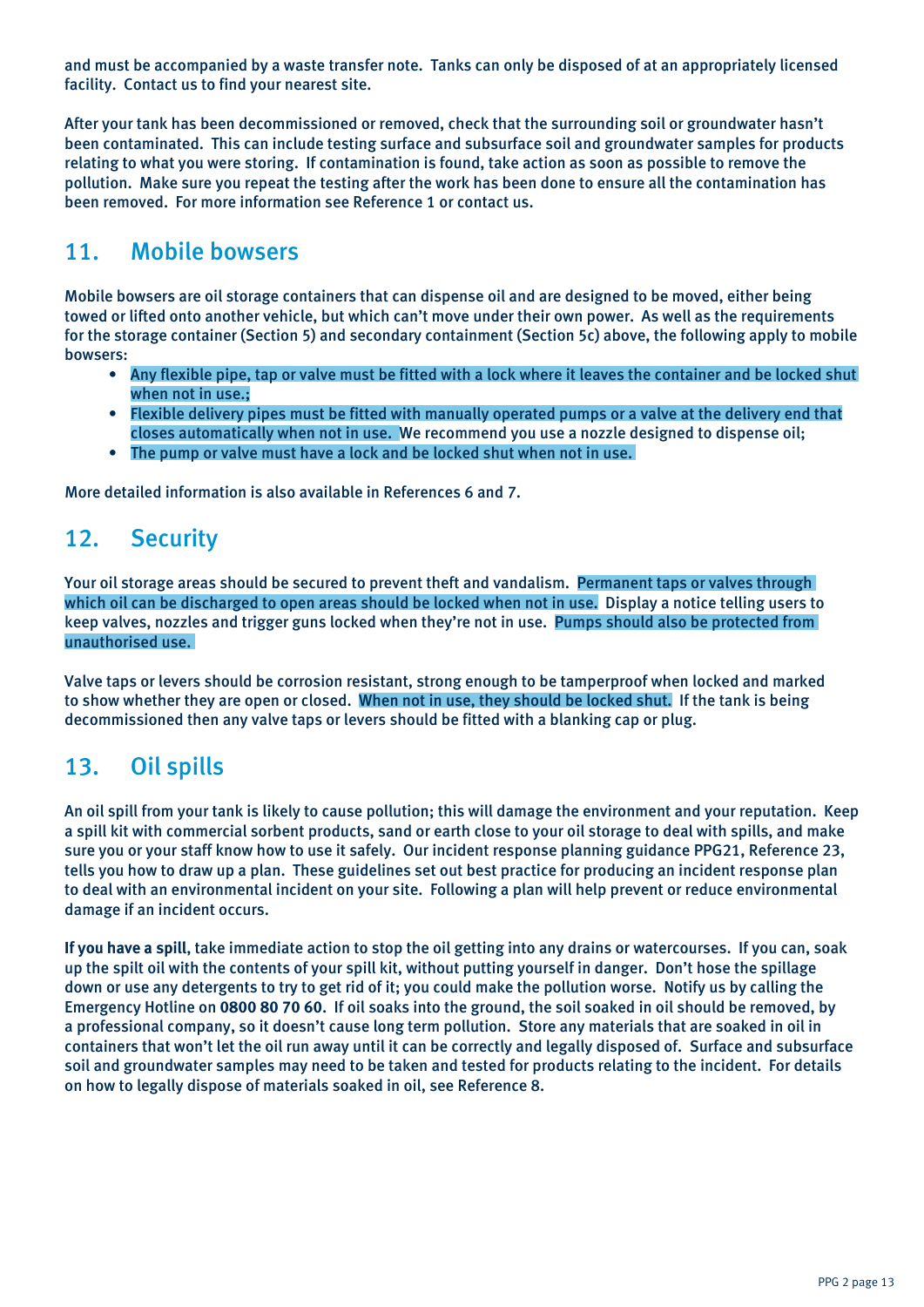## 14. References

You should make sure that the references and other sources of guidance are still current.

- 1. PPG27: Installation, decommissioning and removal of underground storage tanks
- 2. PPG26: Storage and handling of drums and intermediate bulk containers
- 3. PPG7: Refuelling facilities
- 4. Containment of bulk hazardous liquids at COMAH establishments Containment policy
- 5. Buncefield task group final report
- 6. Oil storage regulations leaflet. Environment Agency. Leaflet on Scottish Oil Storage Regulations - Your questions answered. SEPA
- 7. Guidance note for the Control of Pollution (Oil Storage) (England) Regulations 2001. Department for Environment, Food and Rural Affairs (DEFRA), tel: 0870 1226 236 Guidance note for Water Environment (Oil Storage) (Scotland) Regulations 2006. Scottish Executive. Scottish Government, tel: 08457 741741 or 0131 556 8400, www.scotland.gov.uk
- 8. PPG8: Safe storage and disposal of used oils
- 9. In England and Wales, Code of good agricultural practice for the protection of water, with addendum. Defra/Environment Agency (Defra Publications, Tel: 08459 556000; http://www.defra.gov.uk) In Northern Ireland, Code of good agricultural practice for the prevention of pollution of water, Department of Agriculture and Rural Development for Northern Ireland (DARD). tel: 028 9052 4592. http://www.dardni.gov.uk In Scotland, Prevention of Environmental Pollution from Agricultural Activity (code of good practice) – PEPFAA Code (Scottish Government. Tel: 08457 741 741 or 0131 556 8400. http://www.scotland.gov. uk)
- 10. In England and Wales, The Building Regulations 2000, Combustion appliances and fuel storage systems Approved Document J In Northern Ireland, The Building (Amendment) Regulations (Northern Ireland) 2006 Technical booklet L In Scotland, Building (Scotland) Act 2003 Sections 3.23 & 3.24 Domestic, Sections 3.23 & 3.24 Non Domestic
- 11. BS EN ISO 9001. Quality management systems Requirements. BSI
- 12. Above-ground proprietary prefabricated oil storage tank systems. C535. ISBN 0-8601-7535-9. Construction Industry Research and Information Association (CIRIA)
- 13. BS 5410 -1:1997 Code of practice for oil firing. Installations up to 45 kW output capacity for space heating and hot water supply purposes. British Standards Institution (BSI). BS 5410 -2: 1978 Code of practice for oil firing. Installations of 44kW and above output capacity for space heating, hot water and steam supply purposes. BSI BS 5410 -3: Code of practice for oil firing. Installations for furnaces, kilns, ovens and other industrial purposes. BSI
- 14. Construction of bunds for oil storage tanks. R 163. ISBN 0-8601-7468-9. CIRIA
- 15. Concrete bunds for oil storage tanks. Agencies/CIRIA
- 16. Masonry bunds for oil storage tanks. Agencies/CIRIA
- 17. Get to know your oil tank. Oil Care Campaign
- 18. PPG3: The use and design of oil separators in surface water drainage systems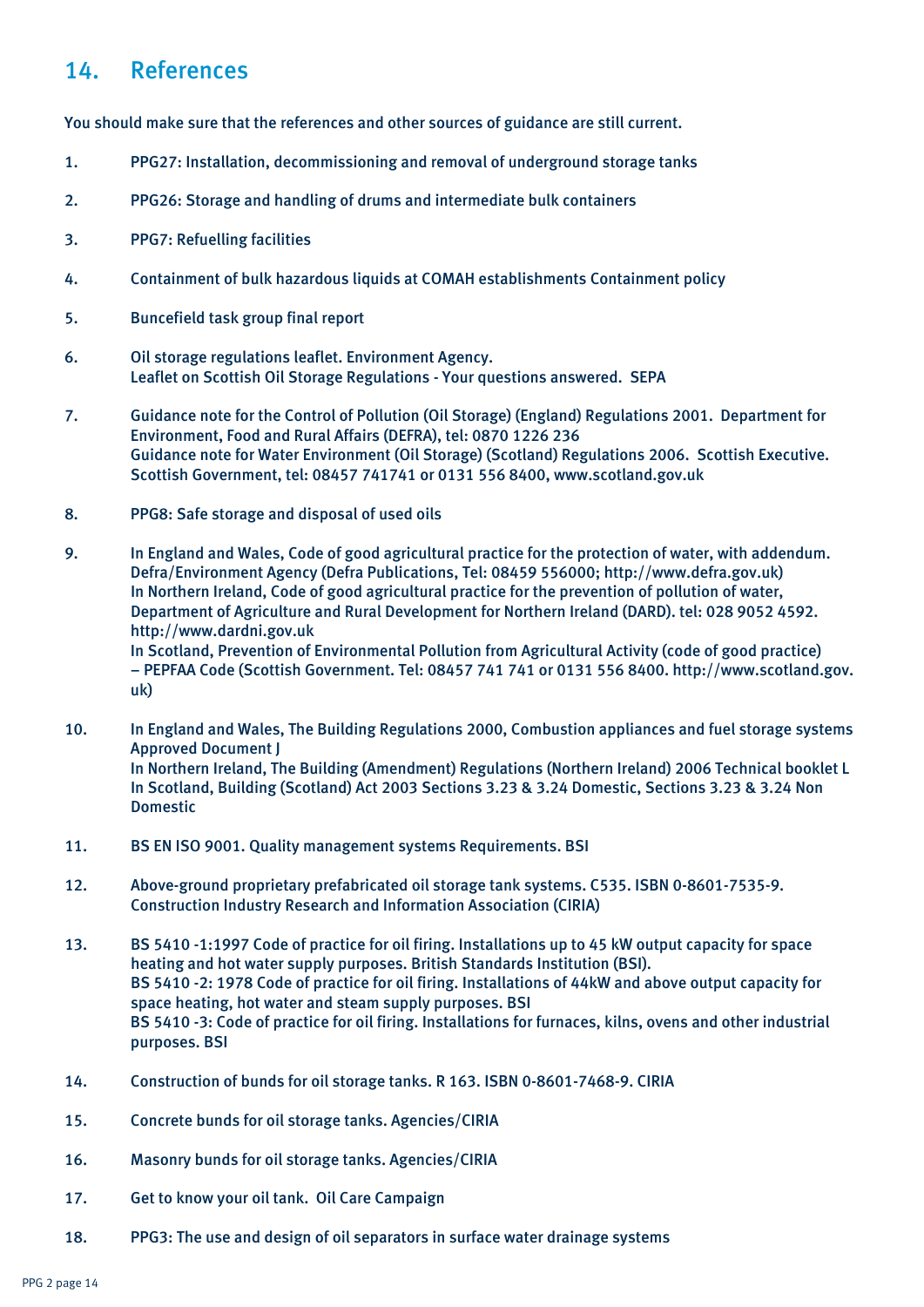- 19. Guidance on the disposal of condensate and bund water. Joint OFTEC/WaterUK/Environment Agency/ SEPA publication.
- 20. Waste management, the Duty of Care, a code of practice (revised 1996), ISBN 0-11-753210X. The Stationery Office.
- 21. Special Waste Advisory Note 04 Oil Contaminated Wastes. SEPA on SEPA
- 22. Cleaning and gas freeing of tanks containing flammable residues. Guidance note CS15. ISBN 0-7176- 2166-9. Health and Safety Executive (HSE)
- 23. PPG21: Pollution incident response planning

References 1, 2, 3, 4, 6, 8, 14, 15, 16, 17, 18,and 23 are available from us. References 5 and 22 are available from HSE: Tel: 01787 881 165 References 7 9, 19 and 21 are available from Defra the Scottish Government and Department of Agriculture and Rural Development (DARD) for Northern Ireland References 10 and 20 are available from The Stationery Office (TSO) Tel: 0870 600 5522 References 12 and 14 are available from CIRIA, Tel: 020 8996 9001 References 11, 13, 14 and 15 are available from the BSI: Tel: 020 8996 7413

All Pollution Prevention Guidance Notes (PPGs) are available to download from our websites at: www.environment-agency.gov.uk/ppg www.sepa.org.uk/about\_us/publications/guidance/ppgs.aspx www.ni-environment.gov.uk

## 15. Additional information

Code of Practice on Guidance on Regulation 2008 – from The Department for Enterprise and Regulatory Reform (BERR) website: www.berr.gov.uk

Professional schemes for qualified tank installers; APHC (Association of Plumbing and Heating Contractors), BESCA (Building Engineering Services Competence Accreditation Limited), NAPIT (National Association for Professional Inspectors and Testers) Certification Limited, NICEIC (National Inspection Council for Electrical Installation Certification) and OFTEC (Oil Firing Technical Association Ltd)

A range of Oil Care Campaign literature and stickers, covering the complete life cycle of oil, are available from us.

Contact the Oil Bank Line at www.oilbankline.org.uk or on 08708 506 506 for details of your nearest oil recycling bank.

NetRegs is a web based resource that gives small and medium size businesses in the UK free environmental guidance. It will help you understand what you need to do to comply with environmental legislation, such as the oil storage regulations, and protect the environment. It may even help save you money by showing you ways to use your resources more efficiently. Take a look at www.netregs.gov.uk

Energy Institute.

Tel: 020 7467 7100 www.energyinst.org.uk Design, Construction, Modification, maintenance and Decommissioning of filling Stations ISBN 0-85293-419X. Available from the Energy Institute.

Association of Plumbing and Heating Contractors. (England and Wales). Tel: 024 7647 0626 www.competentpersonsscheme.co.uk

Scottish and Northern Ireland Plumbing Employers Federation (SNIPEF) Telephone: 0131 225 2255 www.snipef.org

Building Engineering Services Competence Accreditation Limited. (England and Wales).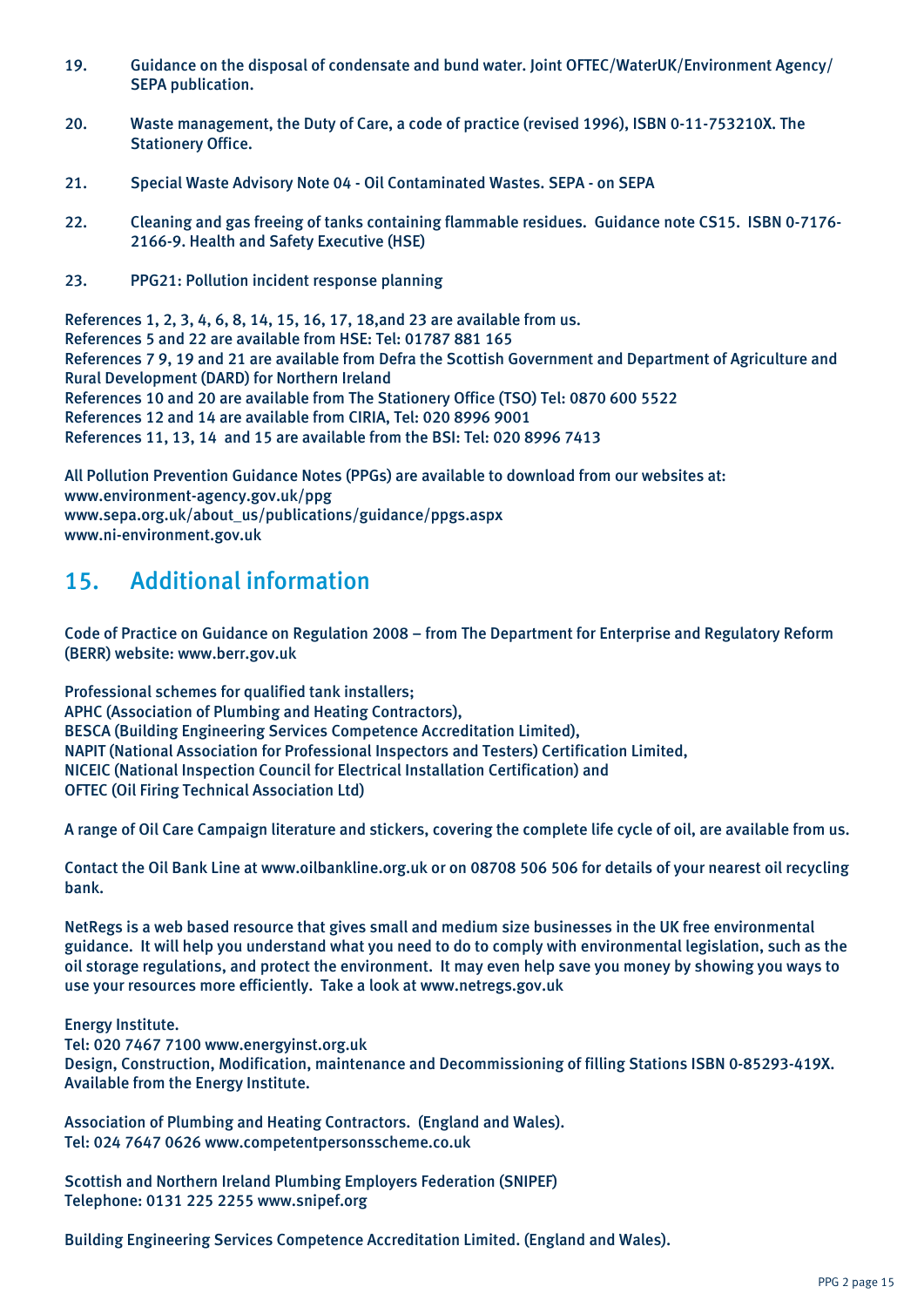Tel: 0800 652 5533 www.besca.org.uk

The Construction Licensing Executive (CLE) (Scotland) Telephone: 0131 445 9210 www.clescotland.co.uk

National Association for Professional Inspectors and Testers Certification Limited. Tel: 0870 4441392 www.napit.org.uk

National Inspection Council for Electrical Installation Certification. Tel: 0870 013 0382 www.niceic.org.uk

Oil Firing Technical Association. Tel: 0845 65 85 080. www.oftec.org.uk

Federation of Petroleum Suppliers (FPS) Briefing Notes. www.fpsonline.co.uk Making an oil delivery through a property. Information your oil distributor will need to know when you place an order.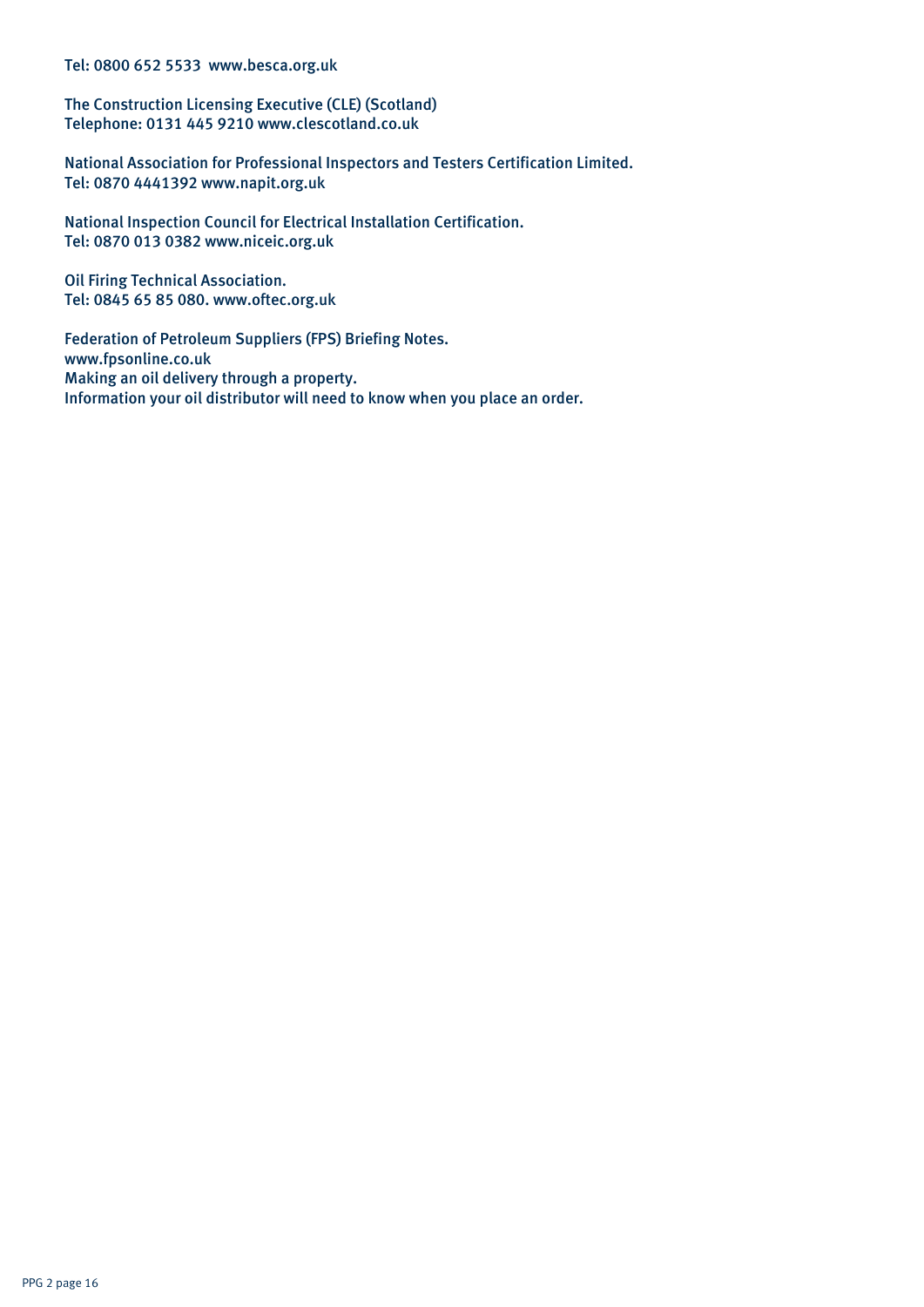# Appendix A Checklist for oil storage tanks

Completing this checklist will help you decide if you need to improve your oil storage facilities to comply with the Oil Storage Regulations (OSR) England and Scotland. If you're not sure of the answer, don't guess – get professional help and advice.

If your tank is exempt from the OSR, we recommend you follow these guidelines as fully as possible to reduce the risk of your oil causing pollution. There are other requirements for the Building Regulations that your tank may need to comply with. Check with your local authority for details.

For each time your answer is an x refer to the guidance or contact your registered tank manufacturer, registered, competent technician, delivery company or us to find how to correct this point.

| <b>General requirements</b>                                                                                                                                                                                                                              | $\times$ or $\sqrt{ }$            | <b>Comments</b>                                                           |
|----------------------------------------------------------------------------------------------------------------------------------------------------------------------------------------------------------------------------------------------------------|-----------------------------------|---------------------------------------------------------------------------|
| Is the tank 'fit for purpose' and in good condition (unlikely to leak or burst<br>in ordinary use)?                                                                                                                                                      |                                   | e.g. polyethylene isn't<br>deformed or cracked, e.g.<br>metal isn't rusty |
| Is the tank situated more than 10m from a watercourse or 50m from a well<br>or borehole? If unsure, contact us.                                                                                                                                          |                                   |                                                                           |
| Is the tank within a secondary containment system?                                                                                                                                                                                                       |                                   |                                                                           |
| Is the tank/containment system located or protected so an impact or<br>collision can't damage it?                                                                                                                                                        |                                   |                                                                           |
| Secondary containment: storage capacity                                                                                                                                                                                                                  | $\overline{\times}$ or $\sqrt{ }$ | <b>Comments</b>                                                           |
| For a single tank, is the secondary containment at least 110% of the<br>maximum storage capacity of the tank?                                                                                                                                            |                                   | See calculation table, page<br>18                                         |
| For two or more tanks in one secondary containment system, is the<br>secondary containment at least 110% of the biggest tank's maximum<br>storage capacity, or 25% of the total maximum storage capacity of all the<br>tanks, whichever is the greatest? |                                   |                                                                           |
| Secondary containment: integrity                                                                                                                                                                                                                         | $\times$ or $\vee$                | <b>Comments</b>                                                           |
| Is the secondary containment impermeable to water and oil?                                                                                                                                                                                               |                                   | For masonry, concrete and<br>steel containment                            |
| Is the secondary containment system intact and without openings or<br>valves for drainage?                                                                                                                                                               |                                   | Get any cracks or other<br>damage repaired.                               |
| Are any draw-off pipes/feed lines and fill pipes that pass through the<br>secondary containment sealed adequately?                                                                                                                                       |                                   |                                                                           |
| <b>Tank ancillary equipment</b>                                                                                                                                                                                                                          | $\times$ or $\vee$                | <b>Comments</b>                                                           |
| Are all valves, sight gauges, vent pipes and taps within the secondary<br>containment system?                                                                                                                                                            |                                   |                                                                           |
| If the tank has a sight gauge, is it properly supported and fitted with a<br>British Standard valve that closes automatically when the gauge isn't in<br>use?                                                                                            |                                   |                                                                           |
| Are fill and draw-off pipes/feed lines located or protected from impact or<br>collision damage?                                                                                                                                                          |                                   |                                                                           |
| And, if applicable, are they protected from corrosion and frost damage?                                                                                                                                                                                  |                                   |                                                                           |
| And, if above ground, are they supported properly?                                                                                                                                                                                                       |                                   |                                                                           |
| Are vent pipes, taps and valves arranged so that any oil lost will be<br>retained within the containment system?                                                                                                                                         |                                   |                                                                           |
| Are all taps and valves fixed to the storage tank, through which oil can be<br>discharged to the open, fitted with locks and locked shut when not in use?                                                                                                |                                   |                                                                           |
| Deliveries to the tank (filling)                                                                                                                                                                                                                         | $\times$ or $\times$              | <b>Comments</b>                                                           |
| Is the fill pipe situated within the secondary containment system or, if not,<br>is a drip tray big enough to contain any oil that remains in the pipework<br>after filling available?                                                                   |                                   | Empty the drip tray after<br>the tank is filled.                          |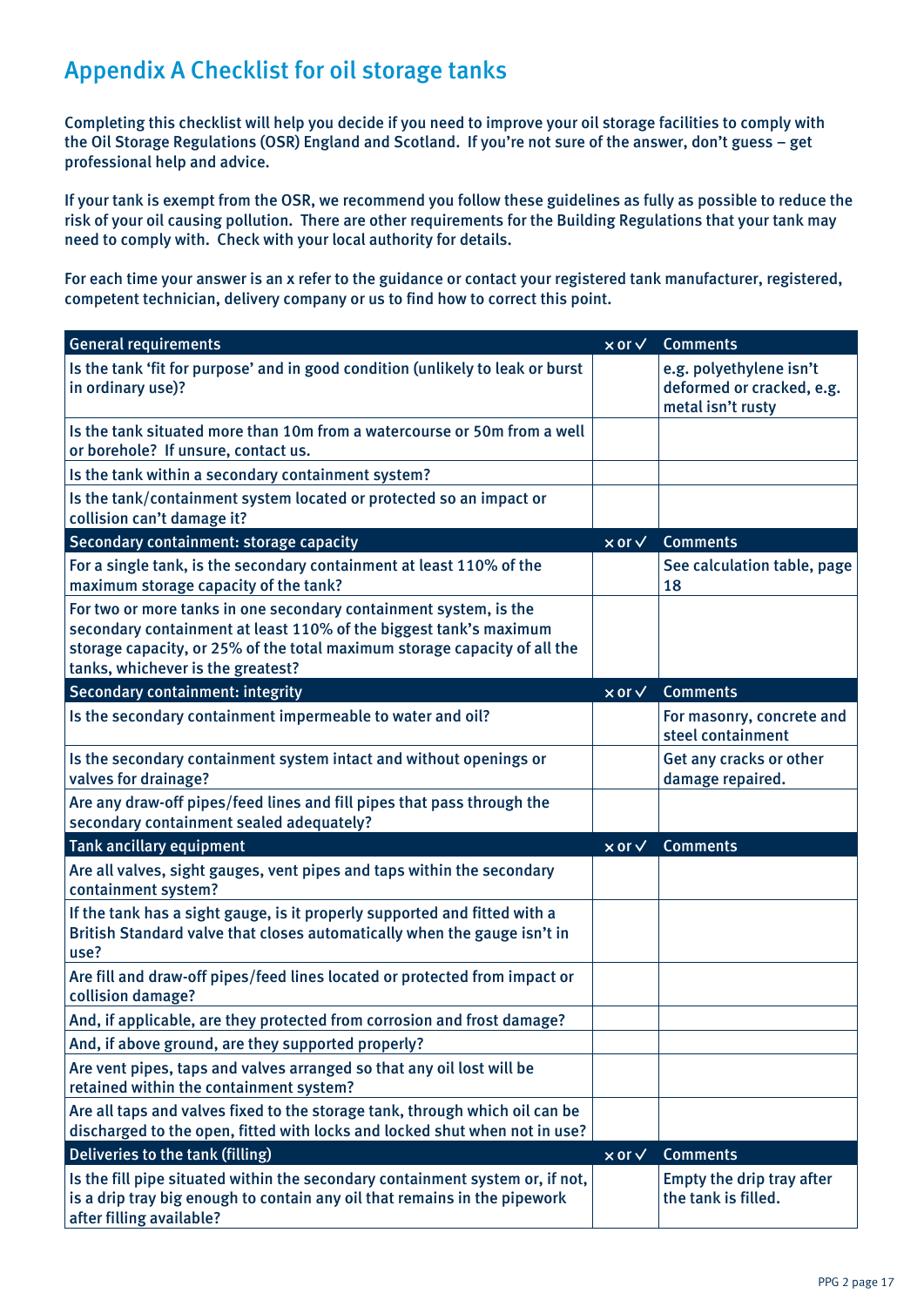| Can the tank and vent be seen from the point where the filling operation is<br>controlled or, if not, is the tank fitted with an automatic overfill prevention<br>device? |                      |                                                                                                              |
|---------------------------------------------------------------------------------------------------------------------------------------------------------------------------|----------------------|--------------------------------------------------------------------------------------------------------------|
| If the tank has a screw fitting or other fixed coupling, is it in good<br>condition?                                                                                      |                      |                                                                                                              |
| Are fittings/couplings being used when the tank is filled?                                                                                                                |                      | You need to discuss this<br>with your oil supplier.                                                          |
| Underground pipes (for filling and/or draw off)                                                                                                                           | $\times$ or $\times$ | <b>Comments</b>                                                                                              |
| Are underground pipes for filling, draw-off or feed protected from physical<br>damage?                                                                                    |                      |                                                                                                              |
| Are all mechanical joints situated at a place accessible for inspection?                                                                                                  |                      | For example, under a hatch<br>or cover.                                                                      |
| Are there adequate facilities for detecting leaks?                                                                                                                        |                      |                                                                                                              |
| If permanent leak detection is provided, is it maintained in working order<br>and tested at appropriate intervals?                                                        |                      |                                                                                                              |
| If permanent leak detection isn't provided, have the pipes been tested<br>before use?                                                                                     |                      |                                                                                                              |
| Is pipework with mechanical joints tested for leaks every five years?                                                                                                     |                      |                                                                                                              |
| Is all other pipework tested for leaks every ten years?                                                                                                                   |                      |                                                                                                              |
| Flexible draw-off pipes (for draw off)                                                                                                                                    | $\times$ or $\times$ | <b>Comments</b>                                                                                              |
| Is the flexible draw-off pipe fitted with a tap, valve or nozzle at the<br>delivery end that closes automatically when not in use?                                        |                      | If the tap or valve can<br>be fixed in the open<br>position, it should have an<br>automatic shut-off device. |
| Is the pipe kept within the secondary containment system when not in use<br>or enclosed in a secure cabinet equipped with a drip tray?                                    |                      |                                                                                                              |
| Is there a lockable valve where the pipe leaves the container which is<br>locked shut when not in use?                                                                    |                      |                                                                                                              |
| Pumped draw-off (non-gravity draw-off)                                                                                                                                    | $\times$ or $\times$ | <b>Comments</b>                                                                                              |
| Is the pump fitted with a check valve in the feed line to the pump?                                                                                                       |                      |                                                                                                              |
| Is the pump protected from unauthorised use and locked or isolated when<br>not in use?                                                                                    |                      |                                                                                                              |
| Is the pump located or protected from impact or collision damage?                                                                                                         |                      |                                                                                                              |

If you can't answer a question or have crosses in the second column, it's likely that your oil storage installation needs to be upgraded to comply with the OSR unless it is exempt. The OSR England are fully in force and you must upgrade your oil storage now. To avoid the risk of pollution, take action to upgrade your oil storage as soon as possible.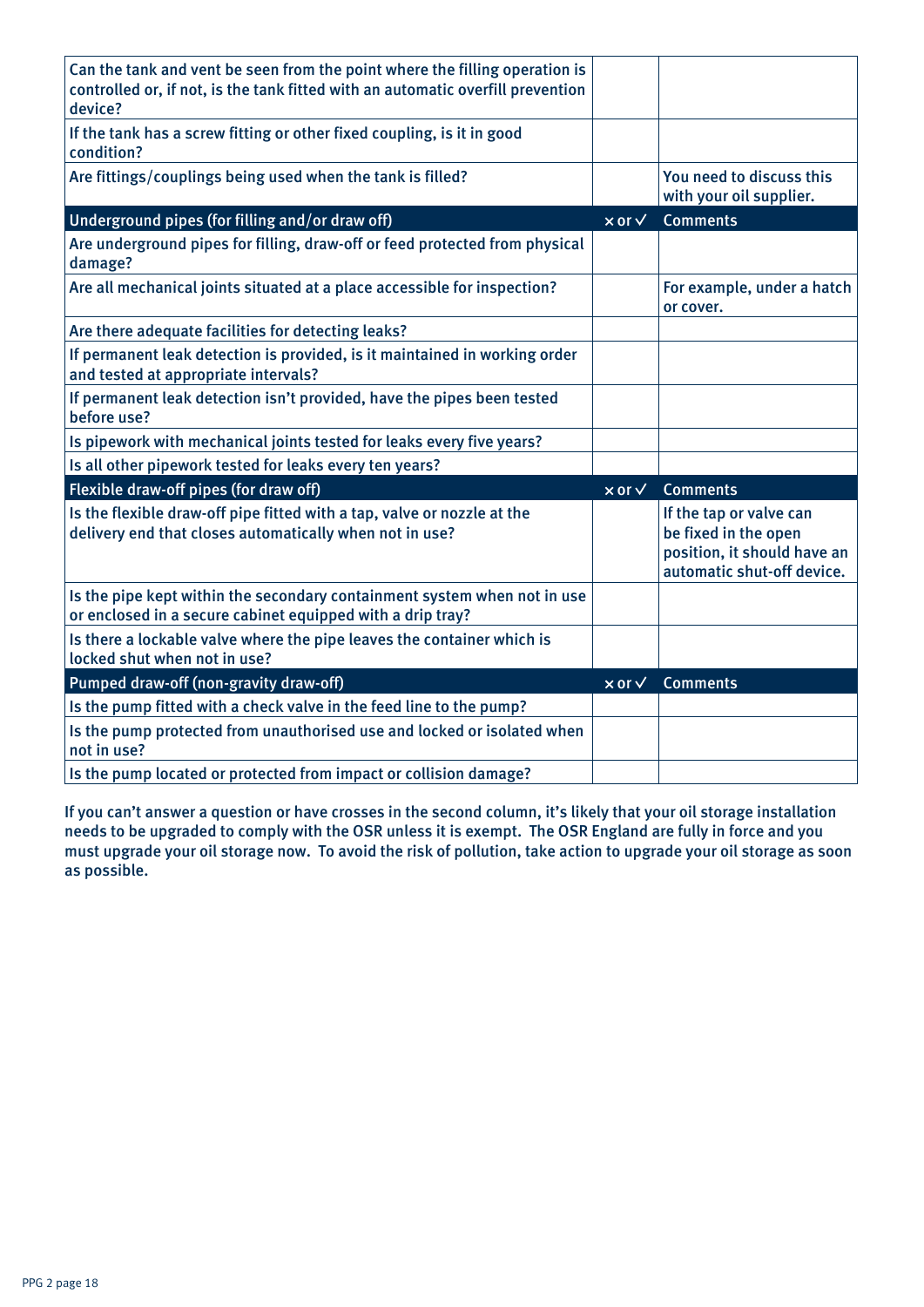# Appendix B Calculation of capacity for tanks in open secondary containment systems

We've included this so you can check your existing secondary containment meets the minimum requirements of the OSR.

Calculate the capacity of a tank located within an existing open containment system by making the measurements shown in the table below. If the tank supports, or the primary tank, take up significant space, take this into account in the calculation.

Where the tank is enclosed within a proprietary system, refer to the manufacturer for this information.

| <b>Calculation</b>                                                                                   | <b>Result</b> |   |
|------------------------------------------------------------------------------------------------------|---------------|---|
| Maximum capacity of primary tank(s)                                                                  |               |   |
|                                                                                                      |               |   |
| If unknown, use tank length x width x depth in metres and multiply by 1,000 to<br>convert to litres. |               |   |
| Containment capacity = length x width x depth of secondary container in metres.                      | m3            |   |
| Then multiply by 1,000 to convert to litres                                                          |               | B |
| Volume lost in secondary containment by tank supports (if significant) in cubic<br>metres.           | m3            |   |
| Then multiply by 1,000 to convert to litres                                                          | litres        |   |
| Actual containment capacity = $B - C$ (C = 0 if tank supports don't occupy a<br>significant volume). | litres        |   |
| Minimum containment capacity $(110\%) = (110/100) \times A$                                          |               |   |

If D is equal or greater than E, then the containment system volume is adequate and will comply with the OSR. We may require additional containment volume in some environmentally sensitive situations.

If D is less than E, then the containment system capacity is insufficient and will not comply with the OSR.

For installations where the tank takes up a significant part of the bund, the capacity available in the event of overfilling may be inadequate. You'll need to consider delivery procedures and alarm systems to manage this risk.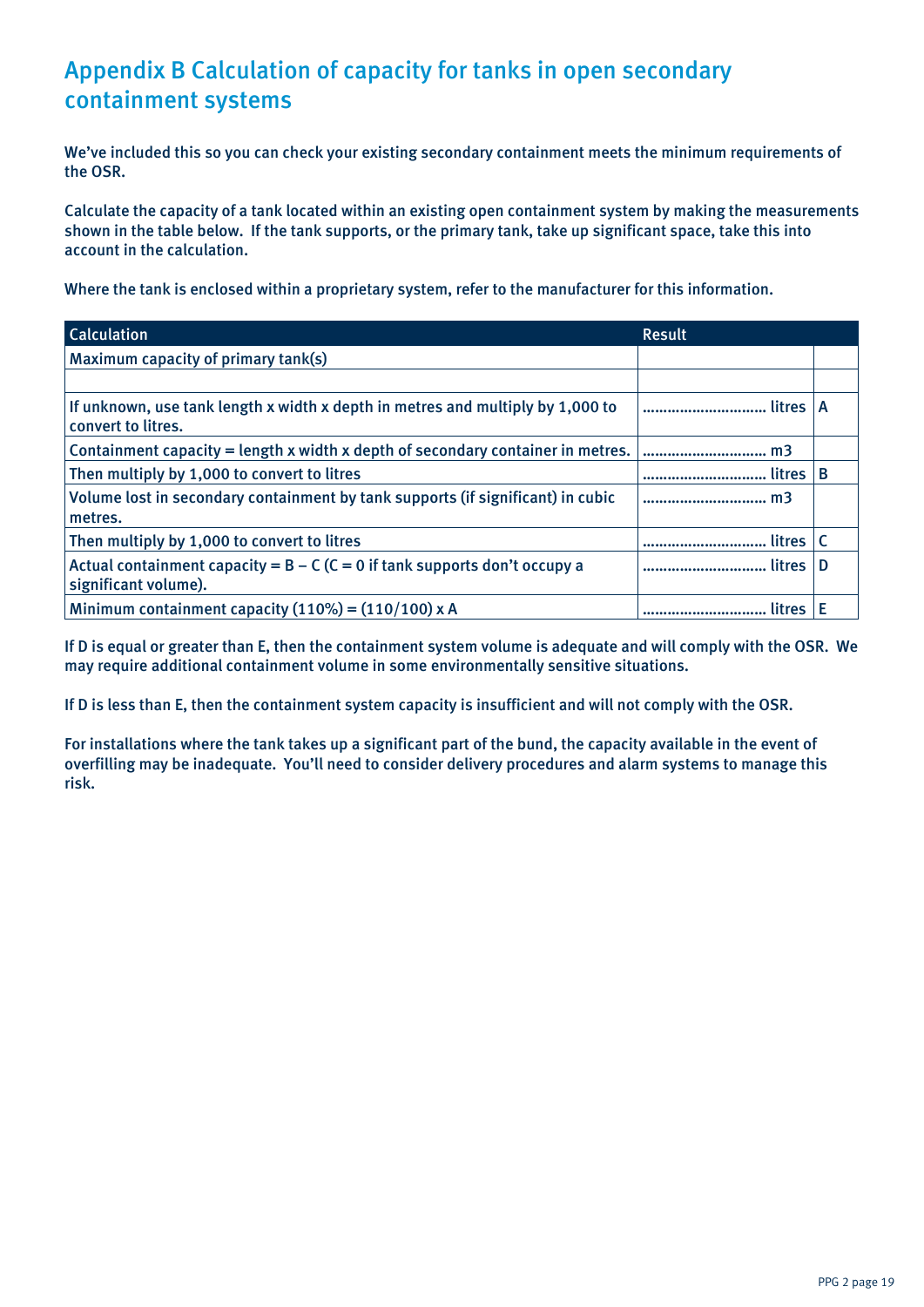## **Would you like to find out more about us, or about your environment?**

**Then call us on incident hotline incident hotline floodline** 08708 506 506 (Mon-Fri 8-6) 0800 80 70 60 (24hrs) 0845 988 1188

**Environment Agency** www.environment-agency.gov.uk

HEAD OFFICE Rio House Waterside Drive Aztec West Almondsbury Bristol BS32 4UD Tel: 01454 624 400 Fax: 01454 624 409

**Scottish Environment Protection Agency Northern Ireland Environment Agency** www.sepa.org.uk

CORPORATE OFFICE Erskine Court The Castle Business Park Stirling FK9 4TR Tel: 01786 457 700 Fax: 01786 446 885

www.ni-environment.gov.uk

HEAD OFFICE Klondyke Building Cromac Avenue Gasworks Business Park Lower Ormeau Road Belfast BT7 2JA Tel: 0845 302 0008

**Environment first:** This publication is printed on paper made **from 100 per cent previously used waste. By-products from**  making the pulp and paper are used for composting and fertiliser, for making cement and for generating energy.

PMHO0909BQSQ-E-E